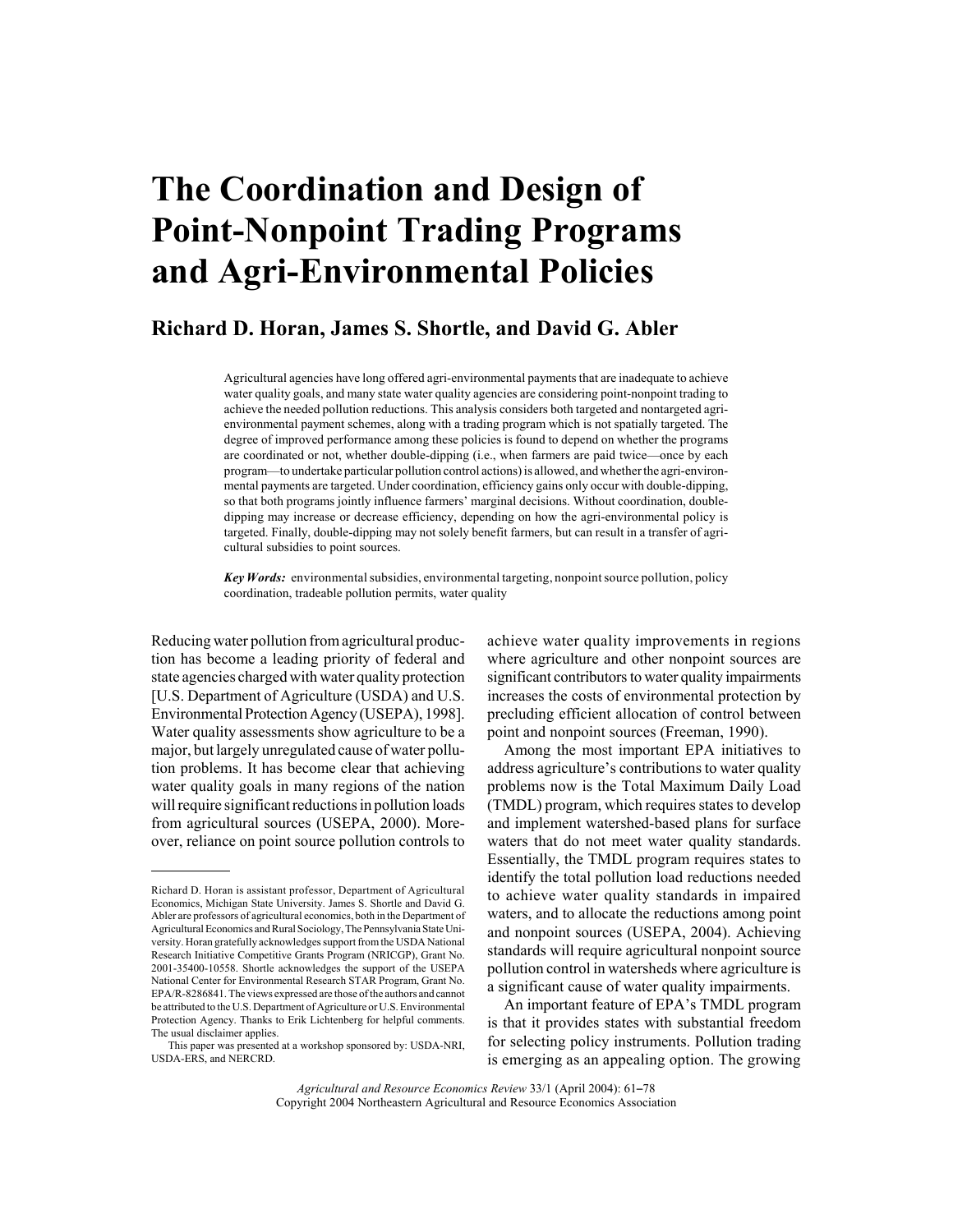dissatisfaction with traditional command-and-control approaches has led to substantial interest by state authorities and the EPA in the use of incentivebased mechanisms, with particular interest in pollution trading between point and nonpoint sources, as a means to strengthen nonpoint pollution controls and to enhance the coordination of point and nonpoint source controls (Elmore, Jaksch, and Downing, 1985; USEPA, 2001; USDA and USEPA, 1998; Great Lakes Trading Network, 2000; Faeth, 2000). Several fully implemented and pilot trading programs have been in operation for some time (Horan, 2001), and in January 2003, the USEPA announced rules for a national program, with funding for 11 pilot programs throughout the nation (USEPA, 2003).

In "textbook" form, point-nonpoint trading works as follows. Each pollution source is allocated pollution permits defining the permit holder's allowable emissions (for point sources) or estimated emissions (for nonpoint sources). Through trades, polluters can adjust their allowances by buying permits from or selling permits to other permit holders subject to rules governing trades (i.e., a trading ratio which defines how many nonpoint source permits trade for one point source permit). The gains from trade correspond to reductions in overall pollution control costs, as trading encourages a least-cost allocation of load reductions among sources.

It should be noted that U.S. trading programs have evolved with enforceable regulations applicable to point sources, while agriculture's participation is made voluntary by essentially giving agricultural sources a presumptive right to pollute at historical levels (Hoag and Hughes-Popp, 1997). This allocation of rights should not affect the ability to attain particular environmental outcomes efficiently, provided the total number of permits and the trading rules are defined appropriately. For instance, trading may not improve the environmental outcome if point source permit numbers remain fixed when trading is implemented, but the outcome would improve if the trading program was implemented along with a reduction in point source permits. In that case, additional controls on both sources could emerge. Making trading voluntary for agricultural sources does affect the distribution of costs and benefits. Farmers who participate would be paid to do so, and thus trading represents a source of potential income to them. Point sources are the sole purchasers of permits under such a setup, but their costs are still less than what they would incur if they undertook all abatement responsibilities.

Theoretical and numerical analysis of point-nonpoint trading has focused largely on the design of the optimal trading ratio between point and nonpoint sources (e.g., Shortle, 1987; Malik, Letson, and Crutchfield, 1993; Horan, 2001). Without exception, studies of trading examine program design and the gains from trade independent of the presence and design of other policies that have an impact on nonpoint pollution loads—trading is examined as a stand-alone approach to achieving pollution reductions. This assumption is limiting in practice. Given the various federal and state agrienvironmental payment programs offered to subsidize soil and water conservation, and water quality protection practices, trading program development occurs in a context in which there are existing, although not notably effective, policies (Ribaudo, 2001). Farmers' incentives to participate in pointnonpoint trading programs, and the effects of such programs on resource allocation, will be affected by simultaneous opportunities to participate in agrienvironmental payment programs. And the converse is true.

Accordingly, questions emerge about the benefits of coordinating the two types of programs, and also the design of policy parameters—whether or not coordination occurs. Presumably the environment and society are better off with coordination, but is agriculture better off? Also, how is the allocation of controls across watersheds affected by coordination?

To address these questions, the design of policy parameters must be considered. We focus significantly on two particular policy choices. The first is whether or not agricultural sources can collect payments from two programs for the same environmentally beneficial activity, referred to here as "double-dipping." This choice is of particular relevance because farmer participation has been voluntary for both USDA programs and pointnonpoint trading programs. If double-dipping is allowed, then each program cross-subsidizes the other, and farmers' marginal abatement costs are reduced relative to what would emerge under either program individually. If double-dipping is not allowed, then one program essentially taxes the ability of the other to produce environmental gains. For instance, a farmer might first enroll in the USDA program where some level of abatement effort is subsidized. The farmer can then participate in the trading program, but only for *additional* units of abatement effort. These additional units of effort will be more costly to purchase than the *initial* units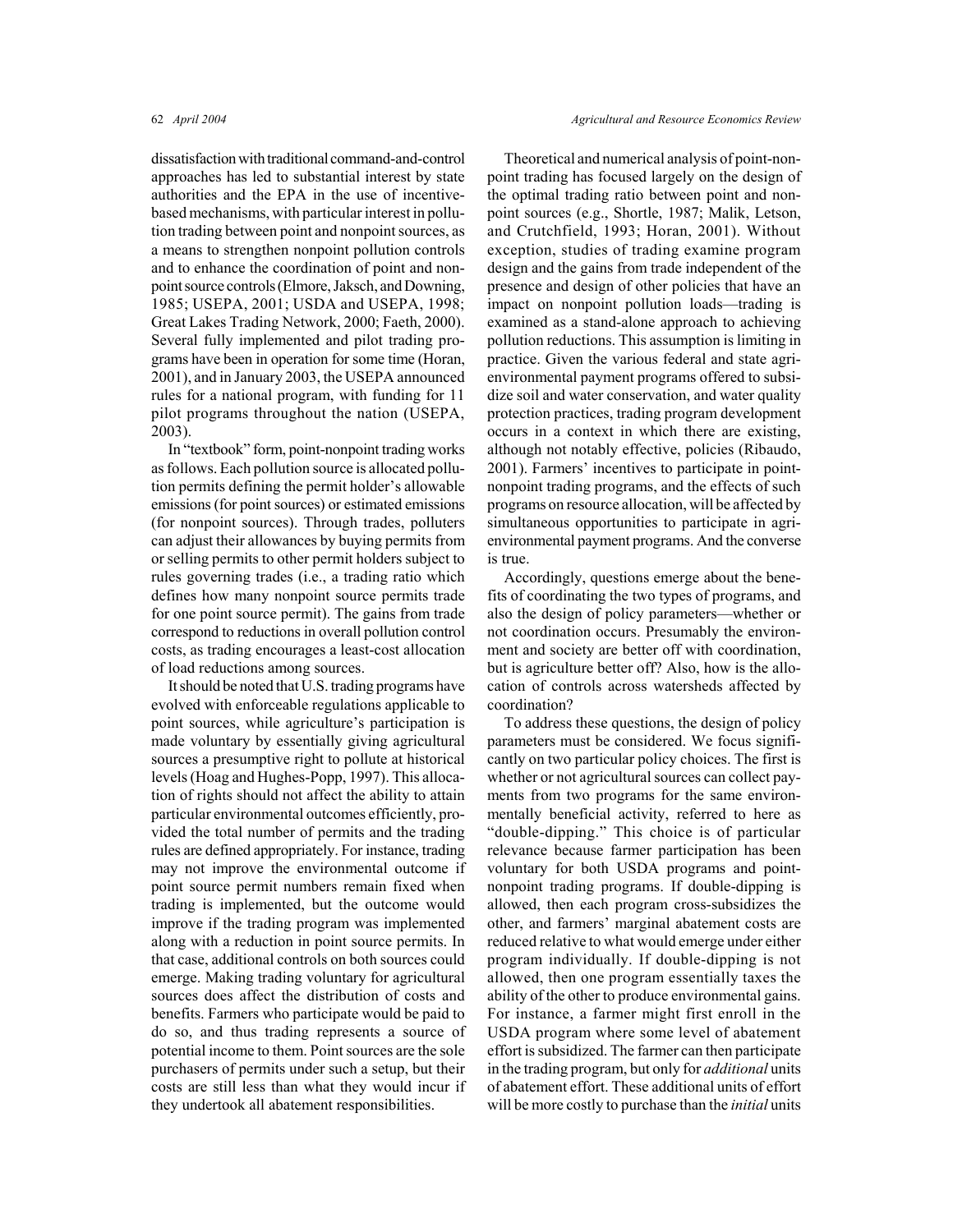if abatement costs are increasing in abatement effort. The ability to double-dip could therefore affect participation, and hence program performance and distributional outcomes.

The second policy choice examined in this analysis is the trading ratio. This choice will be affected by whether coordination occurs and whether doubledipping is allowed.

We begin with a conceptual model of agri-environmental payments and point-nonpoint trading. The conceptual model allows us to derive some interesting results about the merits of doubledipping and policy coordination, and implications for the design of trading ratios. This model does not indicate the potential magnitudes of gains from double-dipping or coordination, or the optimal trading ratio, the sensitivity of the trading ratio to the design of the agri-environmental payments, or nuances of the distributional outcomes. These are empirical issues. Insight about these issues can be gained only through numerical analysis. Results on these issues are presented using a simulation model of nitrogen pollution control in the Susquehanna River Basin (SRB), an important source of nutrient loads for the Chesapeake Bay. More will be said about the SRB and related nitrogen pollution problems below.

#### **A Model of Point Source and Agricultural Nonpoint Source Pollution**

Building on the model of Shortle, Horan, and Abler (1998), assume a particular resource (e.g., an estuary) is damaged by a single residual (e.g., nitrogen). Economic damages, *D*, are an increasing function of the ambient concentration of the residual, *a*, i.e.,  $D(a)$  with  $DN$  0. Ambient pollution depends on loadings from nonpoint sources,  $r_i$  ( $i'$  1, ...,  $n$ ); point source discharges,  $e_k$  ( $k'$  1, ..., *s*); natural generation of the pollutant, **ξ**; and stochastic environmental variables that influence transport and fate, **δ**:

$$
a' \ a(r_1, ..., r_n; e_1, ..., e_s; \xi, \delta),
$$
  
\n $\Delta/M_i, \Delta/M_i; \delta \ 0 \ \text{oi}.$ 

For heuristic purposes, denote point source (PS) polluters as firms that generate emissions (although many relevant point sources are not firms, but rather municipal wastewater treatment facilities), and denote nonpoint source (NPS) polluters as farms that generate pollution loadings. The term "farm" is used for heuristic purposes and because agriculture is the primary target of current U.S. point-nonpoint trading markets (Hoag and Hughes-Popp, 1997) due to agriculture's role as the leading contributor of polluted runoff.

Emissions are observable and nonstochastic.<sup>1</sup> Loadings cannot be observed directly (at an acceptable cost) because they are diffuse and, via stochastic variations in environmental drivers (e.g., weather), they are also stochastic. The relation for site  $i$  is  $r_i$ <sup> $\cdot$ </sup>  $r_i(\mathbf{x}_i, \mathbf{v}_i)$ , where  $\mathbf{x}_i$  is an  $\{m \times 1\}$  vector of variable inputs (with *j*th element  $x_{ij}$ ), and  $v_i$  represents sitespecific, stochastic environmental variables. Accordingly, farms can only influence the distribution of their loadings through their input choices. These choices would include both standard production decisions (e.g., land allocated to particular crops, fertilizer and pesticide use, tillage practices) and also practices undertaken specifically to control pollution (e.g., buffer strips).

The costs of reducing emissions have been treated extensively in the literature (see Baumol and Oates, 1988; Hanley, Shogren, and White, 1997). Conventionally, costs are treated as an increasing function of the level of emissions reduction, or abatement. Following this convention, we define the *k*th firm's expected pollution control costs to be a function of abatement, denoted  $e_{k0}! e_k$ , where  $e_{k0}$  is some base level of emissions. Given that  $e_{k0}$  is a constant, notation is simplified by defining abatement costs as a function of emissions  $c_{ek}(e_k)$ ,  $(c_k^N) \leq 0$ ,  $c_k^Q \leq 0$ ). A deterministic abatement cost function of this type is inappropriate for farms due to the diffuse and stochastic features of loadings (Shortle and Dunn, 1986; Shortle, 1990). Instead, control costs are defined as a function of the input choices farmers make to influence the distribution of their loadings, i.e.,  $c_{ri}(\mathbf{x}_i)^2$ .

An ex ante efficient allocation of pollution control efforts minimizes the sum of private control costs and expected damage costs:<sup>3</sup>

<sup>&</sup>lt;sup>1</sup> Point emissions are in fact often measured with error and subject to stochastic influences. Nevertheless, this treatment is standard and helps to contrast the typical theoretical treatment of point sources with nonpoint sources

 $\,{}^{2}$  This cost of pollution control activities is by definition the reduction in economic returns the farmer would incur relative to the case where the farmer is maximizing economic returns without pollution controls (Freeman, 1993), i.e.,  $c_{ri}(\mathbf{x}_i) = \pi_{ri}^u$ !  $\pi_{ri}(\mathbf{x}_i)$ , where  $\pi_{ri}^u$  represents maximized economic returns in the unregulated environment, and  $\pi_{ri}(\mathbf{x}_i)$  denotes the economic returns to the *i*th farm, restricted on the vector of input choices, **x**.

<sup>&</sup>lt;sup>3</sup> With ex ante efficiency, pollution allocations and policies to achieve these allocations are deemed efficient in expectation, *before* the realization of stochastic variables. In contrast, ex post efficiency would require allocations to be efficient *after* the realization of stochastic variables. Ex ante efficient allocations are not likely to be ex post efficient, but ex ante efficiency is the correct criterion under expected utility theory when decisions must be made prior to stochastic events.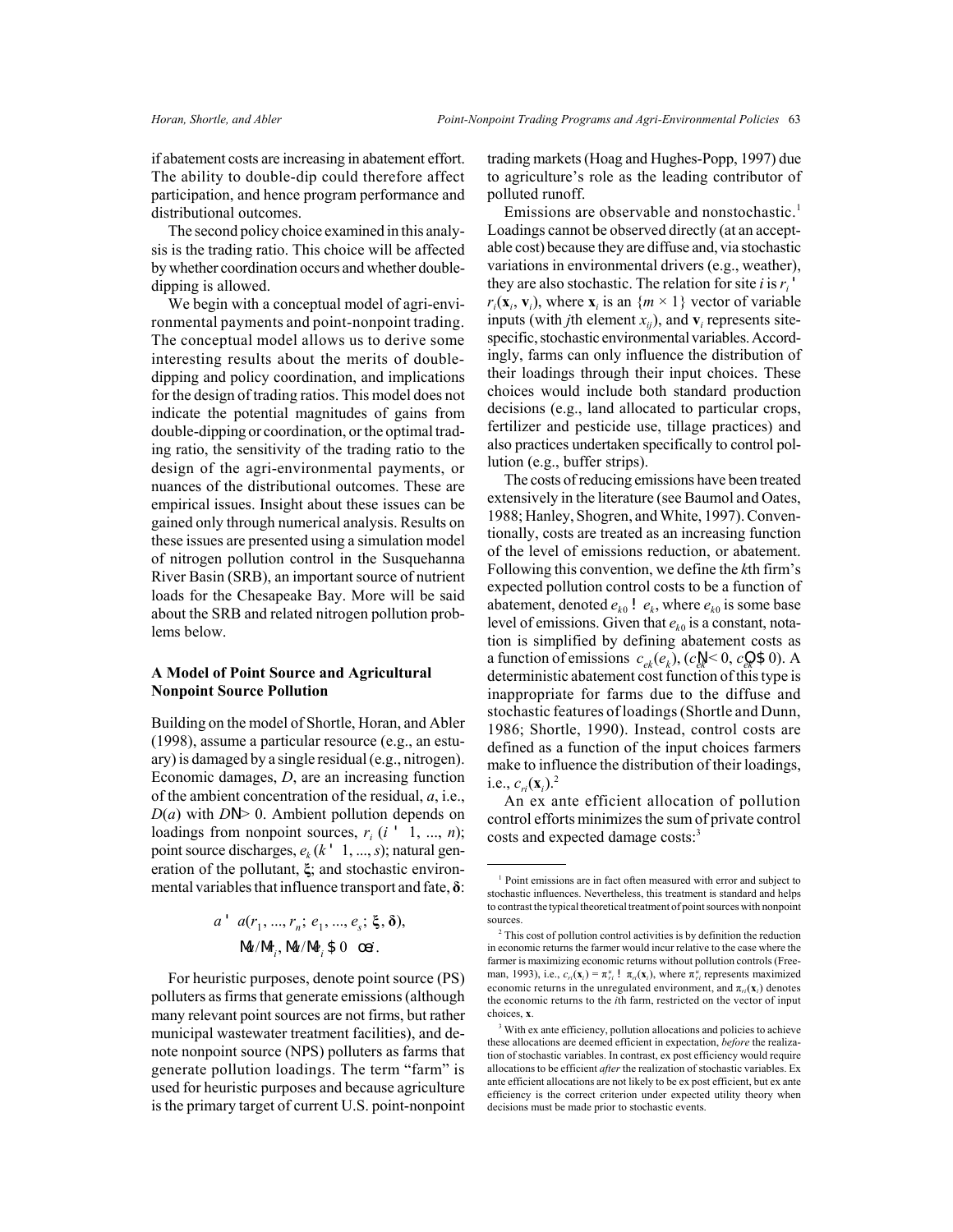$$
\begin{array}{ll}\n\text{Min } TSC' & \int_{i=1}^{n} c_{ri}(\mathbf{x}_i) \, \mathcal{C}_{i} & c_{ek}(e_k) \\
& \downarrow_{i=1}^{n} C_{i}(\mathbf{x}_i) \, \mathcal{C}_{i} & \downarrow_{i=1}^{n} C_{i} & c_{ek}(e_k)\n\end{array}
$$

The necessary conditions for an efficient outcome reduce to

$$
(1) \qquad \& \frac{\mathsf{M}_{ri}}{\mathsf{M}_{ij}} \cdot E\left\{D\mathsf{N}a\right\} \frac{\mathsf{M}}{\mathsf{M}_{i}} \frac{\mathsf{M}_{i}}{\mathsf{M}_{ij}} \left\{\begin{array}{c} \text{oei}, j \end{array}\right.
$$

and

$$
(2) \qquad \& \frac{\mathsf{M}_{ek}}{\mathsf{M}_{k}} \cdot E\left\{D\mathsf{N}(a)\frac{\mathsf{M}}{\mathsf{M}_{k}}\right\} \text{ cek.}
$$

Condition (1) states that the marginal private benefits from using polluting inputs (i.e., the marginal reduction in control costs) should equal the associated marginal expected damages, and the marginal private costs of using abating inputs should equal the associated expected marginal external benefits (i.e., the expected marginal reduction in damages). Condition (2) states that the marginal private benefits of emissions (i.e., the marginal reduction in control costs) should equal the marginal expected damages of emissions [see Shortle and Abler (1997) for a more detailed description of these well-known conditions]. We now turn to the policy mechanisms used by the two agencies.

#### **Agricultural Conservation Policies**

Agricultural conservation policies are modeled as input-based subsidies which are utilized to reduce loadings.<sup>4</sup> Basing these subsidies on inputs is consistent with existing agri-environmental programs, such as the Environmental Quality Incentives Program (EQIP) and Conservation Security Program (CSP), in which payments are based on nutrient management or other production and/or land use practices (Claassen et al., 2001).<sup>5</sup>

64 *April 2004 Agricultural and Resource Economics Review*

Input subsidies are defined as:

$$
\max\left\{s_{ij}(x_{ij}^U\& x_{ij}), 0\right\},\
$$

where  $s_{ij}$  is the per unit subsidy rate applied to the use of input *j* by farm *i*, and  $x_{ij}^U$  is the farmer's cost-<br>minimizing (baseline) level of input *j* in the unregulated outcome [i.e., consistent with setting  $(M_{ri})/$  $(M_{ii})'$  0, œ*i*, *j*]. If  $s_{ij} > 0$ , then the subsidy is to reduce the use of polluting inputs. If  $s_{ij}$  < 0, then the subsidy is to increase the use of abating inputs. Ex ante efficient rates would be farm-specific and set equal to the right-hand side of equation (1), evaluated at the optimum. While we allow for the subsidy rate to be farm-specific, in practice rates may be applied uniformly at least on a regional basis to reduce transactions costs.

#### **A Point-Nonpoint Trading Market**

Point-nonpoint trading is fundamentally different from "textbook" tradeable discharge permit markets involving only point sources (Shortle, 1987; Malik, Letson, and Crutchfield, 1993). Two fundamental design issues or questions arise when nonpoint sources are added to the mix. One question is: What is the appropriate legal entitlement, or property right, that would be transferred through trades between point and nonpoint sources? In conventional permit markets, such as those for  $S_0$ , permits, pollution permits define allowable emissions for the permit holder, and firms can adjust their allowances by buying from or selling to other permit holders, subject to rules governing trades. However, actual loadings cannot be directly traded because they cannot be accurately monitored at reasonable cost and they have a significant random component (Letson, 1992; Malik, Letson, and Crutchfield, 1993; Shortle, 1987). Accordingly, an alternative basis for nonpoint trades is required. The option we consider entails trading changes in emissions for changes in estimated or expected loadings. In this case, data on agricultural land uses, and geophysical and climatic factors are input into models (e.g., SWAT or AGNPS) which estimate loads. Existing point-nonpoint trading programs are of this emissions-for-expected loadings type (Hoag and Hughes-Popp, 1997; Malik, Letson, and Crutchfield, 1993; Shortle and Abler, 1997).<sup>6</sup>

<sup>4</sup> Agricultural conservation policies come in a variety of forms to address the various linkages between agriculture and the environment, such as nonpoint pollution, soil erosion, and the provision of wildlife habitat and rural amenities. For the present study, we ignore the multifunctionalilty of agriculture and instead focus on policies designed to confront a single problem—nonpoint pollution.

 $<sup>5</sup>$  As pointed out by an anonymous reviewer, 60% of EQIP dollars go</sup> to livestock operations, which are considered point sources for National Pollutant Discharge Elimination System purposes. For simplicity, we are ignoring livestock in the current model and focusing instead on industrial point sources that do not receive agricultural subsidies. The Tar-Pamlico trading program provides one precedent of a point-nonpoint trading program where there is a differentiation between industrial point sources and livestock point sources, i.e., a trading ratio of 3:1 between cropland and industrial point sources and a ratio of 2:1 between livestock and industrial point sources (Hoag and Hughes-Popp, 1997).

<sup>6</sup> Plausible alternative bases include management practices (e.g., BMPs) that influence nonpoint loads. See Horan, Shortle, and Abler (2002) and Horan et al. (2002) for analyses of trades involving changes in input use.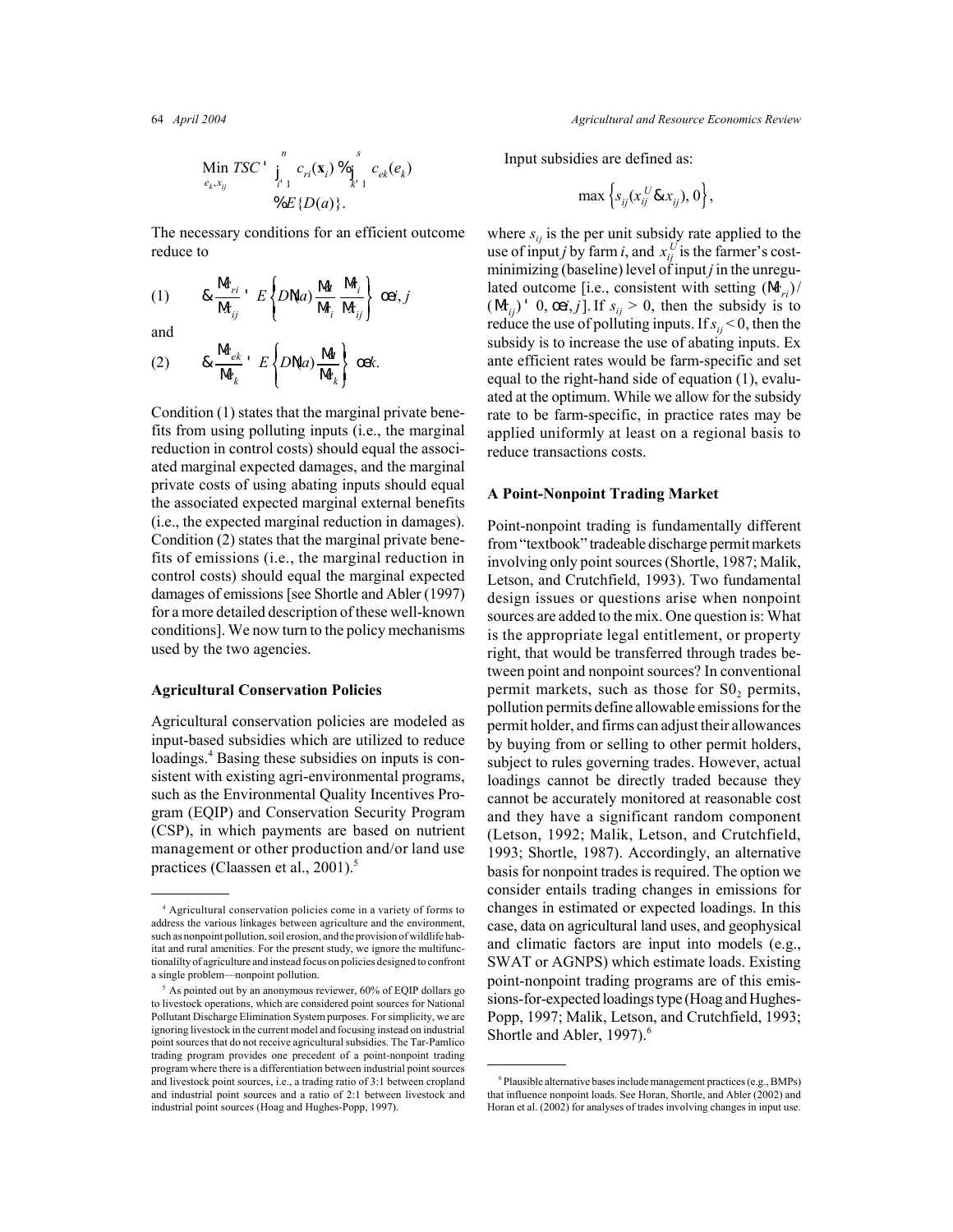A second question arising when nonpoint sources are included is: At what rate should trades occur? Emissions and expected loads are imperfect substitutes. Consequently, water quality goals may not be achieved or maintained if emissions and expected loads are traded one-for-one. A potential solution is to require that trades occur according to a "trading ratio" which defines the required reduction in expected loads for a one-unit increase in emissions (e.g., Malik, Letson, and Crutchfield, 1993; Shortle, 1987). Trading ratios are used in practice (see Horan, 2001, table 1), although there is no evidence to suggest the chosen ratios promote efficiency.

We now consider an emissions-for-expected loadings trading system, given that conservation programs are already in place, and making the common assumption that the permit market is perfectly competitive (e.g., Montgomery, 1972; Hanley, Shogren, and White, 1997). The discussion begins with some details of the market and an examination of how firm/farm behavior will occur in a perfectly competitive trading equilibrium. This behavior is then used to examine the optimal choice of policy parameters for this market.

There are two categories of permits: emissions permits  $(\hat{e})$  and loadings permits  $(\hat{r})$ . Firms must have a combination of both types at least equal to their emissions, and farms must have a combination at least equal to their expected loadings. We assume 1:1 trading of permits within source categories, with trading ratios applicable for trades between categories. The cross-category trading ratio is denoted  $t$ —i.e.,  $t'$   $*$ *d* $\hat{r}/d\hat{e}$  $*$ .

The restriction of 1:1 trading within categories is analogous to many existing trading systems and allows us to focus on trading between rather than within source categories. However, it also implies certain inefficiencies. Specifically, 1:1 trading within a source category means emissions (expected loadings) by a firm (farm) close to the estuary are considered perfect substitutes for emissions (expected loadings) by a firm (farm) located very far away from the estuary, even though a smaller proportion of pollutants generated farther away actually reaches the estuary. Efficiency is reduced if pollutants are treated as perfect substitutes when they have differential marginal environmental impacts (McGartland and Oates, 1985; Montgomery, 1972; Tietenberg, 1995).<sup>7</sup>

Denote the market price of expected loadings permits as  $p_r$ , and the price of emissions permits as  $p_e$ . Firm *k* will choose emissions levels, emissions permit holdings  $(\hat{e}_k)$ , and expected loadings permit holdings  $(\hat{r}_k)$  to minimize costs,

$$
J_k^{\;\prime}\;\;c_{ek}(e_k)\,\%p_e\big[\hat{e}_k\,\&\,\hat{e}_{k0}\big]\%p_r\big[\hat{r}_k\,\&\,\hat{r}_{k0}\big],
$$

subject to the constraint that its total emissions are less than its permit holdings,  $e_k \# \hat{e}_k \% (1/t) \hat{r}_k$ , where  $\hat{e}_{k0}$  and  $\hat{r}_{k0}$  are initial emissions and expected loadings permits held by firm *k*, respectively, and  $(1/t)\hat{r}$ <sub>k</sub> represents the emissions it is permitted to generate based on its holdings of expected loadings permits.

Assuming the emissions constraint is satisfied as an equality and, without loss of generality, assuming  $\hat{r}_{k0}$  ' 0,  $\hat{e}_k$  can be eliminated as a choice variable. The resulting first-order conditions are:

$$
(3) \qquad \frac{\mathsf{M}_k}{\mathsf{M}_k} \cdot \frac{\mathsf{M}_{ek}}{\mathsf{M}_k} \mathcal{D}_{p_e} \cdot 0
$$

and

$$
(4) \qquad \frac{\mathsf{M}_{k}}{\mathsf{M}_{k}} \cdot \mathcal{A}(1/t) p_{e} \mathcal{D}_{p_{r}} \geq 0.
$$

Given indifference between emissions and expected loadings permits at the margin in a competitive market equilibrium, (3) is satisfied as an equality, implying  $t'$   $p_e/p_r$ . Using this relation and substituting the permit constraint into the objective function, we have  $J_k$ <sup>'</sup>  $c_{ek}(e_k)$  % $p_e[e_k \& \hat{e}_{k0}]$ .

Similarly, farms will choose inputs, expected loadings permit holdings (*rˆi*), and emissions permit holdings  $(\hat{e}_i)$  to minimize costs. Assuming, as in existing trading programs, that farms do not initially hold emissions permits, and following the methods used above for firms, it is easy to show farm *i*'s net costs can be written as:

$$
V_i' \ c_{ri}(\mathbf{x}_i) \, \& \, \int_{i'1}^m s_{ij} \big[ x_{ij}^U \& x_{ij} \big] \& \, p_r \big[ \tilde{r}_{i0} \& E \{ r_i(\mathbf{x}_i) \} \big],
$$

where  $\tilde{r}_{i0}$  represents the number of permits the farmer is allowed to sell to firms. The number of permits the farmer is allowed to sell may differ from the farm's initial endowment of permits  $(\hat{r}_i)$ , depending on whether double-dipping is allowed that is, if the farmer can receive payments from both the conservation and trading programs to undertake the same activities. Note, the farmer's net costs will be negative if the farmer voluntarily participates in either of the programs.

<sup>7</sup> A trading system could be developed that allows firms to exploit differences in relative environmental impacts, but it would be highly complex and would involve a different trading ratio for each potential trade (Shortle and Abler, 1997).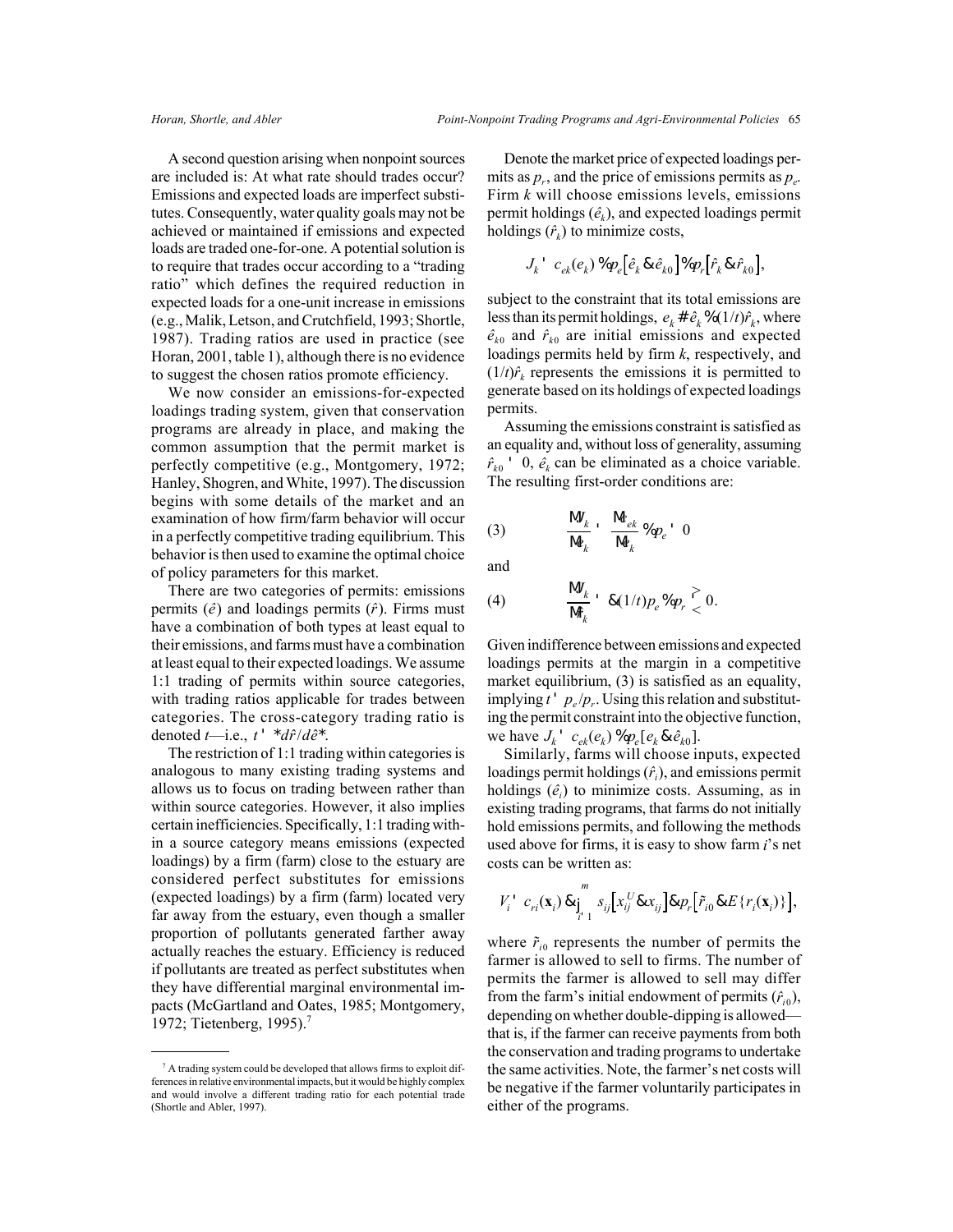If double-dipping is allowed, then the number of permits available for sale equals the farm's endowment,  $\tilde{r}_{i0}$  '  $\tilde{r}_{i0}$ . The number of permits the farmer has available for sale is essentially exogenous in this case. We follow the convention of existing programs and define farm *i*'s initial endowment of permits as the expected loadings the farm would produce in the absence of the trading program (i.e., the unregulated equilibrium),  $\hat{r}_{i0}$ <sup> $\in$ </sup>  $E\{r_i(\mathbf{x}_i^u)\}.$ 

In existing and planned point-nonpoint trading programs which include agricultural sources, farms are not required to have permits. Instead, farms have an implicit, initial right to pollute, which is consistent with having permits equal to unregulated expected loadings levels. Trading occurs as farms contract with firms to reduce expected loadings in exchange for a fee.<sup>8</sup> The *i*th farmer's minimization problem is defined by  $V_i$  after substituting in the relation  $\tilde{r}_{i0}$ <sup>'</sup>  $\hat{r}_{i0}$ . The resulting first-order conditions are:

$$
(5) \quad \frac{\mathsf{M}_i}{\mathsf{M}_{ij}} \cdot \frac{\mathsf{M}_{ri}}{\mathsf{M}_{ij}} \%_{S_{ij}} \%_{p_r} E\left\{\frac{\mathsf{M}_i}{\mathsf{M}_{ij}}\right\} \ 0 \ \ \text{or} \ j.
$$

If double-dipping is not allowed, then a farmer cannot sell permits for reductions for which he/she chooses to accept payment under the conservation program, and vice versa. Assuming conservation program choices are made first, a farmer has a choice in allocating his/her initial permit endowment between conservation payments and permit sales: the number of permits available for sale to point sources is endogenous and depends on the degree to which farmers are willing to accept conservation payments.

Define  $x_{ij}^U \& x_{ij}^c \$$  0 to be the reduction in input use funded by the conservation program, with the corresponding expected reduction of nonpoint loads being  $\hat{r}_{i0}$  &  $E\{r_i(\mathbf{x}_i^c)\}\)$ . In this case, the farmer is only allowed to sell  $\tilde{r}_{i0}$  '  $E\{r_i(\mathbf{x}_i^c)\}\)$  permits to point sources under the trading program. Farm *i*'s net costs are rewritten as:

$$
V_i' \ c_{ri}(\mathbf{x}_i^c \& \tilde{\mathbf{x}}_i) \& \int_{i=1}^m s_{ij} \Big[ x_{ij}^U \& x_{ij}^c \Big] \& p_r \Big[ E \{r_i(\mathbf{x}_i^c)\} \& E \{r_i(\mathbf{x}_i^c \& \tilde{\mathbf{x}}_i)\} \Big],
$$

where  $\tilde{x}_{ij}$ <sup> $\cdot$ </sup>  $x_{ij}^c$  &  $x_{ij}$  \$ 0 defines the additional reduction due to trading. Under this specification, the farmer chooses both  $\mathbf{x}_i^c$  and  $\mathbf{\tilde{x}}_i$  to minimize costs.

The first-order conditions (after substituting  $x_{ii}$ )  $x_{ij}^c \& \tilde{x}_{ij}$ ) are:

(6) 
$$
\frac{M_i'}{M_{ij}^c} \cdot \frac{M_{ri}}{M_{ij}} \%s_{ij} \& p_r \left[ E \left\{ \frac{M_i(\mathbf{x}_i^c)}{M_{ij}^c} \right\} \right]
$$

$$
\& E \left\{ \frac{M_i(\mathbf{x}_i)}{M_{ij}} \right\} \left[ 0 \quad \text{oa}, j \right]
$$

and

$$
(7) \quad \frac{\mathsf{M}_{i}}{\mathsf{M}_{ij}} \cdot \& \frac{\mathsf{M}_{ri}}{\mathsf{M}_{ij}} \& p_r E \left\{ \frac{\mathsf{M}_{i}(\mathbf{x}_{i})}{\mathsf{M}_{ij}} \right\} \cdot 0 \quad \text{or, } j.
$$

Condition (7) is the standard condition for the type of trading programs commonly analyzed in the absence of conservation programs (Horan et al., 2001). Using (7), condition (6) reduces to:

(8) 
$$
s_{ij} \cdot p_r E \left\{ \frac{M_i(\mathbf{x}_i^c)}{M_{ij}^c} \right\} \quad \text{ce}, j.
$$

Condition (8) is an arbitrage condition that states the marginal value of reducing  $x_{ij}$  under the conservation program should equal the marginal reduction in revenues from permit sales due to a reduction in the farm's initial permit allocation.

We could also consider the case where the farmer participates in the trading program first, a strategy which would be followed if this yields greater net benefits. The net cost function in this case is:

$$
V_i' \ c_{ri}(\mathbf{x}_i) \& \int_{i-1}^m s_{ij} \left[ x_{ij}^T \& x_{ij} \right]
$$
\n
$$
\& p_r \left[ \hat{r}_{i0} \& E \left\{ r_i(\mathbf{x}_i^T) \right\} \right],
$$

where  $x_{ij}^U \& x_{ij}^T \$$  0 defines the input use reduction due to the trading program. However, such a situation is not likely to arise if the conservation incentives are sufficiently small relative to those of the trading program. This is because the trading program will lead to controls that raise farmers' marginal control costs to levels whereby the costs associated with additional controls may not be balanced by the conservation subsidies. We assume this is the case for simplicity and because agricultural pollution remains the largest source of water quality impairments even given existing conservation payments (USEPA, 2000), suggesting existing payments

<sup>8</sup> Providing farmers with initial permits equal to their unregulated estimated loadings does not affect the efficiency of the outcome as long as this does not preclude the total number of permits from being set at an efficient level, and as long as there is a sufficient mix of farmers so that no farmer gains market power from his/her initial permit allocation. Also, note that the qualitative results of our model would still hold if farmers' initial permits were set equal to some level of regulated estimated loadings, so long as farmers remain suppliers of permits.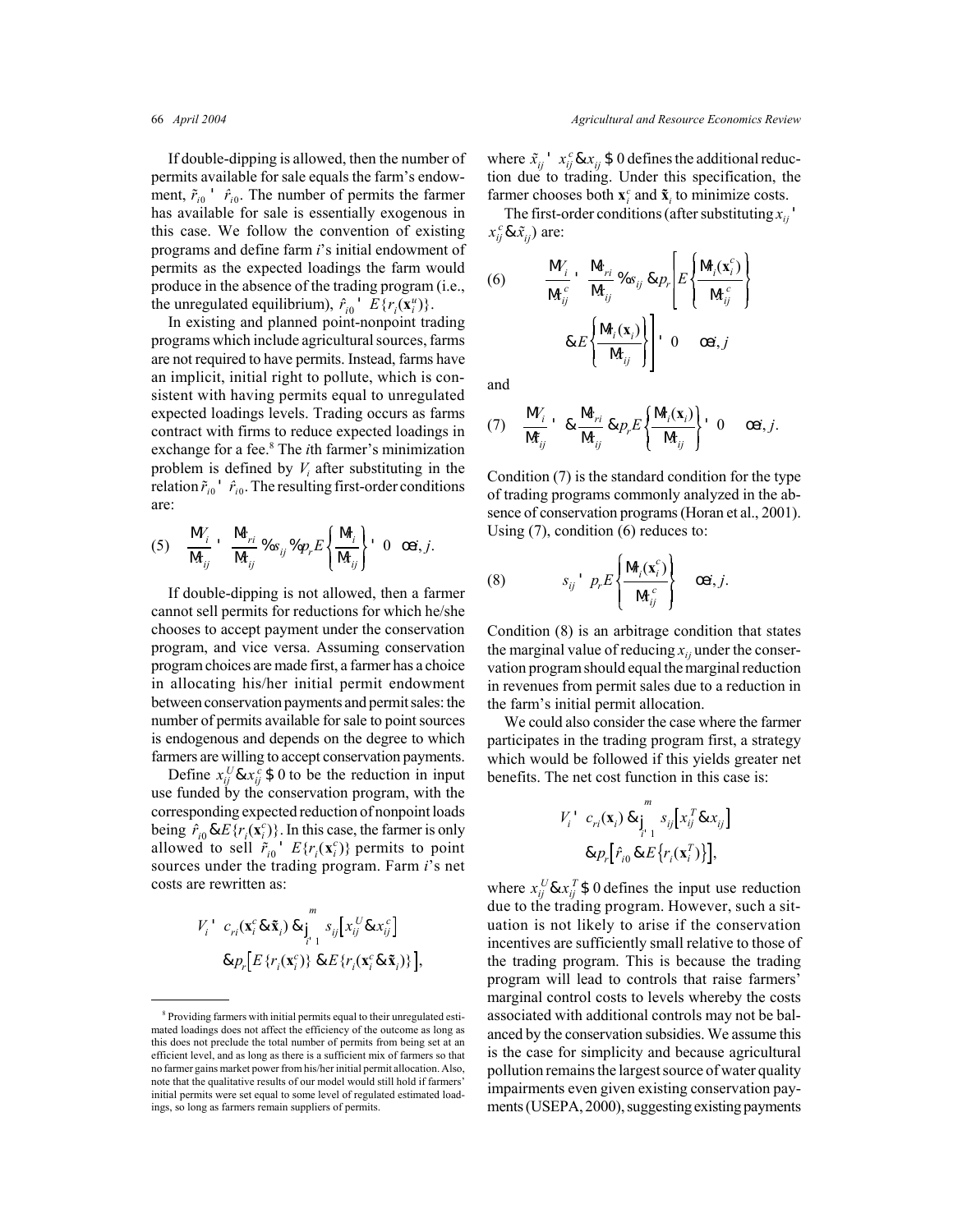are not set at levels that are providing substantial improvements.

### **Coordinated Program Design and Economic Efficiency**

We now consider the design of conservation and trading programs assuming farmers participate in both programs.<sup>9</sup> First, suppose there is no doubledipping, in which case condition (7) holds. Without double-dipping, the conservation program does not affect farmers' incentives for the last unit of pollution controlled.10 Coordination is therefore of no real consequence in this case. This is unimportant if the trading program can bring about an efficient outcome, which, by comparison of condition (7) to the ex ante efficiency condition (1), only occurs if the following condition holds:

$$
(9) \quad p_r \quad E\left\{DN a^{\langle\cdot\rangle} \frac{\mathsf{M}^{\langle}}{\mathsf{M}_i} \frac{\mathsf{M}_i^{\langle}}{\mathsf{M}_{ij}}\right\} E\left\{\frac{\mathsf{M}_i^{\langle}}{\mathsf{M}_{ij}}\right\}^{\&1} \quad \text{Ooi}, j,
$$

where the superscript asterisks (\*) indicate the variables are evaluated at their efficient values. Condition (9) is in general overdetermined in  ${n \times m}$ equations in one unknown—no single value of  $p_r$ ensures this condition will be satisfied  $cei$ , *j* (Shortle and Dunn, 1986; Tietenberg, 1995). This is because each input choice by each farm has a unique marginal impact on expected damages, but a single permit price does not provide differential incentives for farmers to consider these different impacts [see Horan, Shortle, and Abler (1998) and Shortle and Dunn (1986) for more on incentives applied to mean-based measures of environmental performance]. This result means efficiency cannot be obtained when double-dipping is not allowed. The inability to provide more efficient incentives through policy coordination may therefore be an important limitation of the no double-dipping case.

Now suppose double-dipping is allowed, in which case condition (5) holds. Comparing condition (5) with the ex ante efficiency condition (1), farms will operate efficiently if

(10) 
$$
s_{ij} \, \mathcal{S}_{p_r} E \left\{ \frac{\mathbf{M}_i}{\mathbf{M}_{ij}} \right\} \cdot
$$

$$
E \left\{ D \mathbf{N} a^{\langle} \right\} \frac{\mathbf{M}^{\langle}}{\mathbf{M}_i} \frac{\mathbf{M}_i^{\langle}}{\mathbf{M}_i} \right\} \quad \text{Oei}, j.
$$

With double-dipping, farmers' incentives for the final unit of pollution control [the right-hand side of equation (10)] depend on both the subsidy and the trading market. Equation (10) therefore implies the conservation subsidies could in principle be set at farm-specific levels to account for each farmer's unique marginal damage impacts to ensure an efficient outcome for farms, regardless of the value of *pr*. [Recall, the problem in the no double-dipping case was that  $p_r$  could not be set at farm-specific rates to account for differential farm impacts; see equation (9).]

This means there is some flexibility in choosing the trading market policy parameters (*t* and the number of point source permits) given that the subsidy can always be adjusted to yield the efficient outcome. If a small trading ratio is chosen and/or if total point source permits  $\hat{e}$  (where  $\hat{e}$ <sup>+</sup>  $\Sigma_{k+1}^s \hat{e}_k$ ) are limited so that  $p_r$  is sufficiently large in equilibrium, then most of the reductions are made due to the trading program (since point sources have more incentives to purchase nonpoint permits when *t* and *eˆ* are small) and the conservation subsidies can be set at relatively small levels to fine-tune the distribution. The result is that farms get paid twice for the same actions, yet efficiency is promoted at a relatively low cost to taxpayers. Of course, it remains an issue as to whether conservation subsidies can be set at farm-specific rates without the government incurring excessive transactions costs.

Having said the trading parameters  $\hat{e}$  and  $t$  can be chosen to make  $p_r$  sufficiently large, there has been no discussion of how such choices will affect the efficiency of point source pollution control efforts. But by considering the dual to the trading problem, we can see there is flexibility to make such choices. A primal approach would be to directly choose *t* and  $\hat{e}$ , whereas the dual approach is to choose the permit prices  $p_e$  and  $p_r$ . Viewed in this manner,  $p_r$  can be set sufficiently large to reduce government payments, and  $p_e$  can be chosen to promote efficiency among point sources. Firms will operate efficiently if  $p_e$  is set at the following level:

(11) 
$$
p_e^{(1)} E\left\{DN a^{(1)} \frac{M}{N a_k}\right\} \quad \text{cek.}
$$

<sup>&</sup>lt;sup>9</sup> While an input subsidy program can be designed efficiently (Horan, Shortle, and Abler, 1999), in which case there would be no need to include farms in the trading program, there is no evidence that USDA payments come close to efficient levels in practice. Because of this and because our focus is on the combined impacts of these programs, we ignore the degenerate case and only focus on farmer participation in both programs.

<sup>&</sup>lt;sup>10</sup> If farmers participated in the trading program first, then the conservation subsidies and not the trading program would affect farmers' incentives for the last unit of pollution controlled.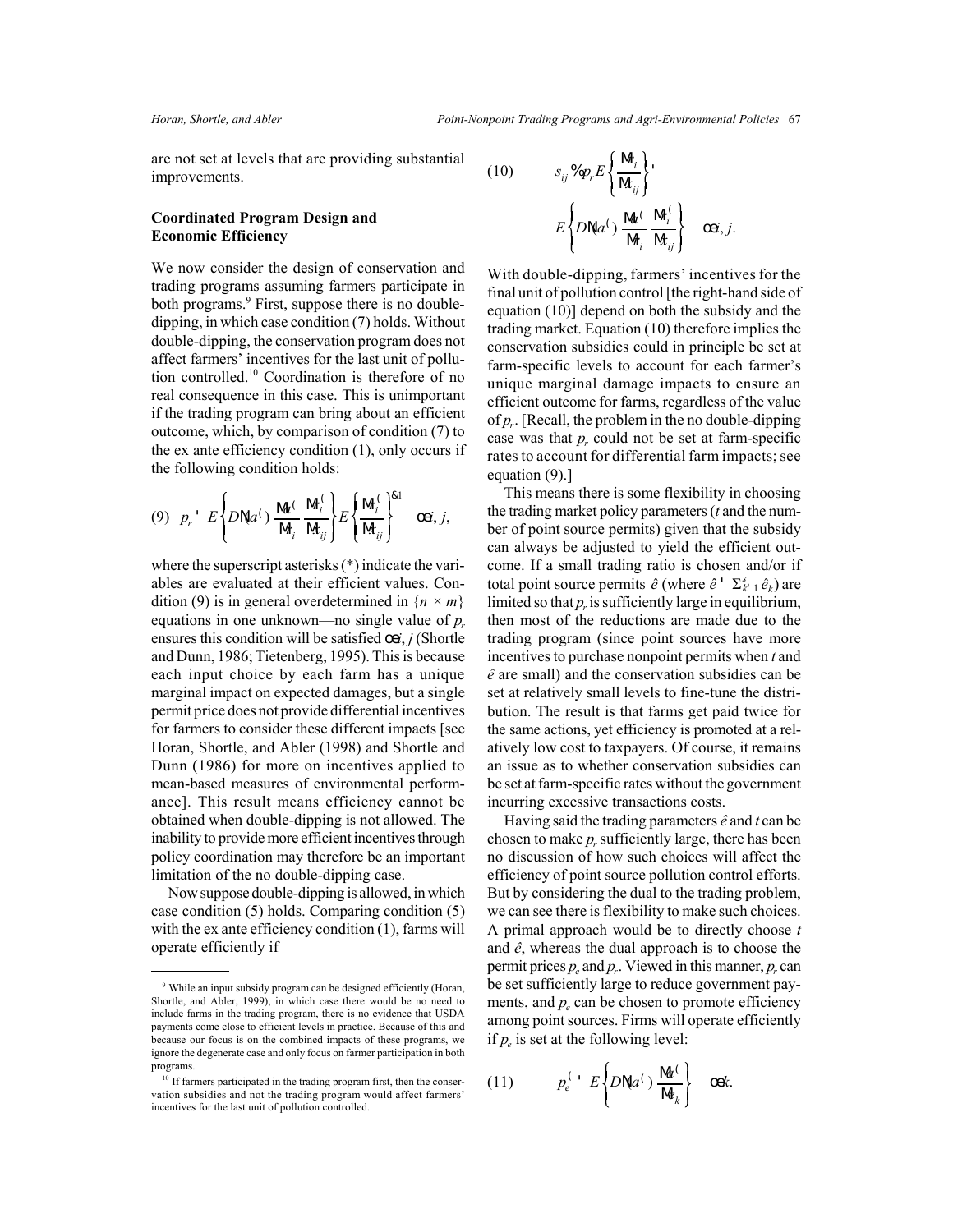However, if firms' emissions have differential marginal ambient impacts (note that efficiency does not require otherwise), then condition (11) is overdetermined in *s* equations in one unknown—there is no single value of  $p_e$  that ensures this condition will be satisfied œk. Consequently, the trading system cannot be first-best for firms because a unique permit price does not provide firms with differential incentives to consider the differential marginal impacts of their emissions (Tietenberg, 1995). This inefficiency in the emissions market can affect the level of control deemed optimal among farms. But it does not affect the basic result that coordination can increase the efficiency of nonpoint pollution control when double-dipping is allowed.

### **Uncoordinated, Second-Best Program Design**

We now consider the more common scenario that programs are not well coordinated. Assuming conservation policies are in place first, then trading programs must be designed with this in mind (i.e., the  $s_{ij}$ 's are taken as given). The solution can only be second-best, due to the limitations of trading as described above. Using a dual approach, the trading program is optimally designed by taking as given the farms' input and firms' emissions demand functions resulting from the firms'/farms' first-order conditions, and then choosing permit prices optimally.

First, consider the case of no double-dipping. Conditions (5) and (7) indicate the trading program provides the same incentives as a trading program implemented in the absence of conservation programs. Specifically, the last unit of nonpoint pollution control is based on the incentives provided by the trading program—not the subsidy program. The second-best permit prices, and hence trading ratio, are therefore the same as those derived in Horan et al.  $(2001)$  [see equation (12) below with  $s_{ii}$  set equal to zero]. The only difference is that the aggregate number of permits must be increased to offset the reduction in loads due to the conservation program.11 Because the conservation program does not influence the last unit of farmer controls when

double-dipping is not allowed, a well-targeted conservation program in this instance neither improves efficiency nor increases farmer controls.

Now consider the case of double-dipping. Conditions (1) and (4) define the input and emissions demand functions  $x_i(p_r)$  and  $e_k(p_e)$ , which are substituted into the objective function:

$$
\begin{aligned}\n\text{Min } TSC' &\int_{i=1}^{n} c_{ri} (\mathbf{x}_i(p_r)) \, \mathcal{C}_{\mathbf{j}}^s c_{ek} (e_k(p_e)) \\
&\approx E \left\{ D \big( a(p_r, p_e) \big) \right\}.\n\end{aligned}
$$

Using the dual approach, the first-order necessary conditions for an interior solution can be used in combination with relations (3) and (7) to provide the following expressions for optimal permit prices:

$$
(12) \ \ p_r^{(1)} \prod_{i=1}^n \prod_{j=1}^m E\left\{DN a^{(1)} \frac{M_1^{\ell}}{M_i} \frac{M_i^{\ell}}{M_{ij}}\right\} & s_{ij} \Bigg\} \kappa_{ij}^{(1)} \\
 \times \left[\prod_{i=1}^n \prod_{j=1}^m E\left\{\frac{M_i^{\ell}}{M_{ij}}\right\} \kappa_{ij}^{\ell}\right]^{k_1}
$$

and

(13) 
$$
p_e^{\left(1\atop{ s\atop s} \right)} \prod_{k=1}^s E\left\{DN a^{\left(1\atop{ s\atop s} \right)} \frac{N a^{\left(1\atop{ s} \right)}}{N a_k}\right\} \eta_k^{\left(1\atop{ s\atop s} \right)}.
$$

where

$$
\kappa_{ij}^{\zeta} \cdot \frac{\left(M_{ij}^{\zeta}/N_{\!P}^{\zeta}\right)}{\prod\limits_{j=1}^{n} \prod\limits_{j=1}^{m} \left(M_{ij}^{\zeta}/N_{\!P}^{\zeta}\right)}, \quad \eta_k^{\zeta} \cdot \frac{\left(M_k^{\zeta}/N_{\!P}^{\zeta}\right)}{\prod\limits_{k=1}^{s} \left(M_k^{\zeta}/N_{\!P}^{\zeta}\right)},
$$

and  $r_i^*$  and  $a^*$  are functions of  $e_k^*$  and  $x_{ij}^*$ , which are the solutions to  $(3)$ ,  $(7)$ , the first-order conditions for  $p_e$  and  $p_r$ , and the zero profit conditions defining entry and exit,  $V_n$ <sup>'</sup> 0 and  $J_s$ <sup>'</sup> 0.<sup>12</sup>

Interpreting  $\kappa_{ij}$  as a weight (since  $\sum_{i=1}^{n} \sum_{j=1}^{m} \kappa_{ij}$ ) 1), the numerator of the expression for  $p_r^{\prime}$  is the expected marginal social cost of input use in excess of existing conservation subsidy rates, averaged across all farms and inputs. The denominator is the expected marginal contribution of input use in loadings production, averaged across all farms and inputs. The averaging of impacts across all farms in equation (12) is a consequence of the restriction of 1:1 trading within the nonpoint source category, and the averaging of impacts across all inputs is due to <sup>11</sup> Another difference is that if conservation programs induce substan-<br>
<sup>11</sup> Another difference is that if conservation programs induce substan-

tial nonpoint controls, then there will be little, if any, room left for trading between point and nonpoint sources (since the initial allocation of nonpoint permits is based on post-conservation expected loads). This outcome is highly unlikely, however, given the historical size of agricultural payments.

<sup>&</sup>lt;sup>12</sup> The regulatory agency will not be able to induce optimal entry and exit when only permits are used, and the zero profit conditions are different than the conditions the regulatory agency would optimally choose.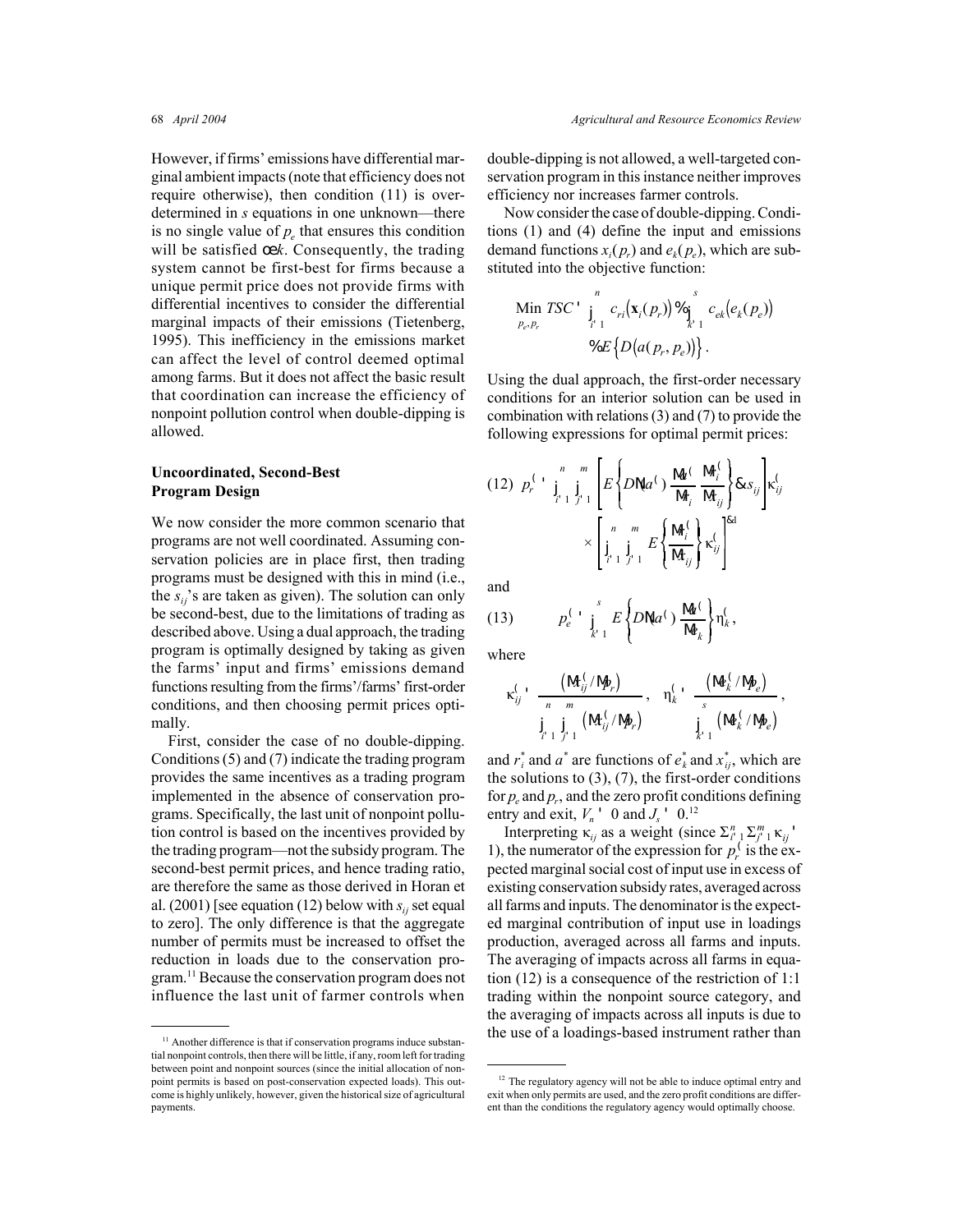an input-based instrument for nonpoint sources. As a result, the second-best price  $(\overline{p}_r^{\prime})$  does not give farms incentives to exploit differences in their relative marginal environmental impacts as would a differentiated price system (i.e., one that emerges from having differentiated trading ratios).<sup>13</sup>

Interpreting  $\eta_k$  as a weight (since  $\Sigma_{k+1}^s \eta_k'$  1), the emissions permit price  $(p_e^{\prime})$  equals the expected marginal social cost of emissions, averaged across firms. The averaging of impacts across firms is again a consequence of the restriction of 1:1 trading within the point source category and implies costincreasing inefficiencies in the allocation of pollution control efforts. The inefficiencies occur because  $p_e^*$  does not give firms incentives to exploit differences in their relative marginal environmental impacts, as a differentiated price system would.

As discussed above, the second-best trading ratio is simply  $t' p^*_{e}/p^*_{r}$ . A ratio of  $t'$  1 implies indifference at the margin between the source of pollution reduction. Ratios greater than one imply a high cost of agricultural controls relative to firms' controls, and thus a preference for emissions reductions at the margin. The reverse is true for ratios of less than one. Clearly, the impact of the conservation subsidies is to increase the trading ratio, making it more expensive for firms to purchase expected loadings reductions. This is because fewer nonpoint reductions are needed after the impact of the subsidies is taken into account. The impact on the total number of permits  $(\hat{e})$  is ambiguous, as are the efficiency implications relative to the case with no doubledipping.

It is not possible to analytically determine how better targeting of input subsidies might affect the second-best trading ratio in the double-dipping scenario. Intuitively, however, it might be expected that a greater reliance on input subsidies would be desired relative to trading when input subsidies are better targeted, which could result in a larger trading ratio to discourage point source purchases of farm loadings. We form this expectation because targeted input subsidies have the potential to be more efficient than a trading program involving 1:1 trading within source categories and a uniform trading ratio. Indeed, efficiently targeted input subsidies might be expected to completely crowd out trading, although,

as described above, we do not view this case as realistic. In contrast, a greater reliance on trading might be desired relative to the use of input subsidies when input subsidies are not targeted, resulting in a smaller trading ratio to encourage trading.

These expectations result from the fact that the trading program, while nontargeted, is performancebased. We might therefore expect that trading provides better incentives for farmers to gauge the impacts of their choices on performance than do the nonperformance-based, nontargeted input subsidies. These and other issues are examined further through the use of a numerical example.

#### **A Numerical Example**

To gain further insight about the implications of agri-environmental programs for the design of trading programs, the gains from coordination, and distributional outcomes, we present results from a model of nitrogen pollution control from point sources and agricultural nonpoint sources in the Susquehanna River Basin (SRB) in Pennsylvania. The Susquehanna is the 16th largest river in the United States, comprises about 43% of the Chesapeake Bay watershed, and provides 50% of the fresh water entering the Bay (Susquehanna River Basin Commission, 1998). About 76% of the Susquehanna's 27.5 thousand square mile watershed is located in Pennsylvania, occupying approximately 45% of the state, with smaller portions found in Maryland and New York [Chesapeake Bay Program (CBP), 2004].

Nutrient pollution is a major problem in the Bay, and nitrogen is a major concern which has been the focus of pollution control efforts over the past several decades (CBP, 2004). The SRB is the major source of nutrients entering the Bay, and agriculture is by far the leading source of nitrogen (CBP, 2001; Pennsylvania Department of Environmental Protection, 1996). Accordingly, reducing nitrogen loads from agriculture as well as other point and nonpoint sources is a major objective of state and federal agencies with responsibilities for the Bay (CBP, 2004). Analogous to other regions of the nation, point sources of nitrogen in the SRB have been subject to stringent regulation, while agricultural controls have largely been voluntary. And as in other regions, there is growing interest in the use of trading as a means to allocate nitrogen reductions from agriculture between point and nonpoint (CBP, 2004).

Our Susquehanna River Basin model is implemented at a highly aggregate level [as opposed to

<sup>&</sup>lt;sup>13</sup> The degree to which this creates inefficiencies depends on the degree of heterogeneity of marginal impacts and on correlations between key environmental and cost relationships. Also, the second-best price,  $p^*_{r}$ , also does not give farms incentives to exploit differences in risk effects among inputs. These issues are not discussed in further detail here, but interested readers are referred to Horan et al. (2001).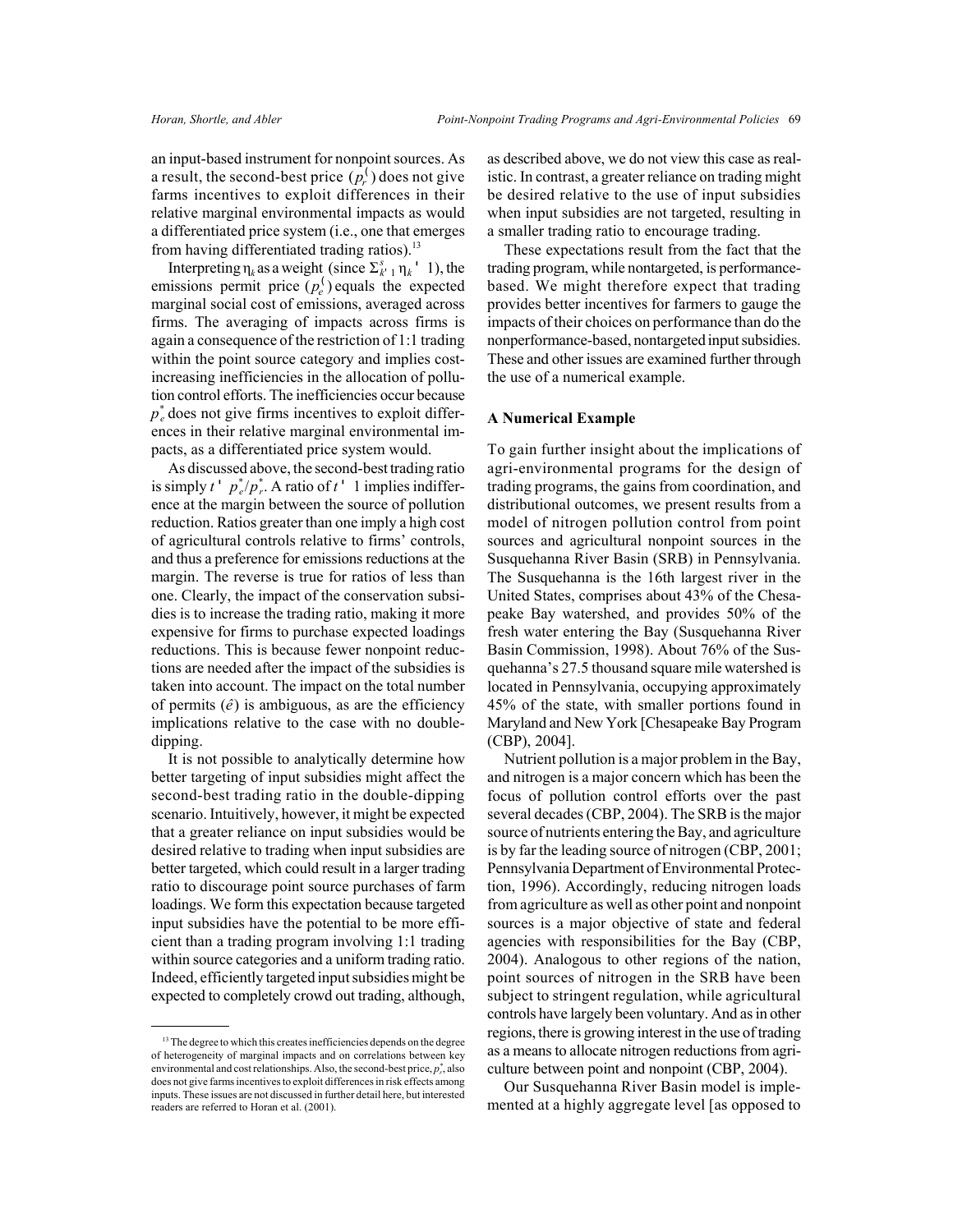

**Figure 1. Susquehanna River Basin (SRB) watersheds in Pennsylvania**

modeling all 9,726 farms growing corn in the SRB (Abler et al., 2002)] to capture essential features of the economic problem without being overly cumbersome or costly to construct and compute. This analysis considers eight SRB sub-watersheds (or aggregations thereof) as defined by the Pennsylvania Department of Environmental Protection for water quality reporting and planning activities in the SRB (see figure 1). For each sub-watershed, we develop aggregate models of (*a*) agricultural pollution control costs for each region, (*b*) point source pollution control costs for each region, (*c*) nutrient delivery from each region to the Chesapeake Bay, and (*d*) the economic damage costs of ambient nutrient pollution in the Bay.

#### *Farm Costs and Loadings*

Nonpoint loads are assumed to be the result of corn production (which also utilizes most manure produced from livestock operations in the region), modeled as a two-level, constant elasticity of scale technology that exhibits constant returns to scale at both levels (Sato, 1967). Following prior work based on this approach (e.g., Kawagoe, Otsuka, and Hayami, 1985; Thirtle, 1985; Binswanger, 1974), aggregate production in the *i*th region, denoted *yi*, is a function of a composite biological input,  $x_{ik}$ , and a composite mechanical input,  $x_{iM}$ , i.e.:

$$
y_i \cdot A_i \big( \alpha_i x_{iB}^D \cdot \delta(1 \otimes \alpha_i) x_{iM}^D \big)^{1/D},
$$

where  $A_i$  and  $\alpha_i$  are parameters, and  $\rho_i$ <sup>'</sup>  $(\sigma_i!$  1)/ $\sigma_i$ , where  $\sigma_i$  is the elasticity of substitution between the biological and mechanical inputs. Similarly,  $x_{iB}$  is produced using land,  $x_{i1}$ , and fertilizer,  $x_{i2}$ :

$$
x_{iB}
$$
  $K_i(\beta_i x_{i1}^{\binom{6}{2}} \cdot (1 \& \beta_i) (\mu_i x_{i2})^{\binom{6}{2}} \cdot)^{1/\binom{6}{2}}$ 

where  $K_i$  and  $\beta_i$  are parameters,  $\mu_i$  is the proportion of nitrogen taken up by the plant, and  $\gamma_i$ <sup>'</sup> ( $\sigma_{Bi}$ ! 1)/  $\sigma_{B_i}$ , with  $\sigma_{B_i}$ <sup>'</sup>  $s_{B_i}\sigma_{iL,N} + s_{Mi}\sigma_i$ , where  $s_j(j' B, M)$  is the cost share of the *j*th input in production, and  $\sigma_{iL,N}$  is the elasticity of substitution between  $x_{i1}$  and *xi*2. Because nitrogen is more or less a fixed proportion of fertilizer,  $x_{i2}$  is denoted as nitrogen. The mechanical input is produced using capital and labor. Assuming the prices of these inputs are fixed, there is no reason to further decompose  $x_{iM}$  into its constituent parts, as capital and labor will be used in fixed proportions.

The price of corn, denoted *p*, is fixed and does not vary within the watershed. The same is true of the prices of nitrogen,  $w_2$ , and the mechanical input,  $w_M$ . Land supply is defined regionally and takes a constant elasticity form,

$$
L_i \, b_i w_{i1}^0,
$$

where  $b_i$  is a parameter,  $w_{i1}$  is the price of land, and  $\eta_i$  is the elasticity of supply. Land supply reflects the opportunity cost of this input, which differs in each region. Given this specification, agricultural sector control costs (i.e., foregone profits and landowner surplus) are: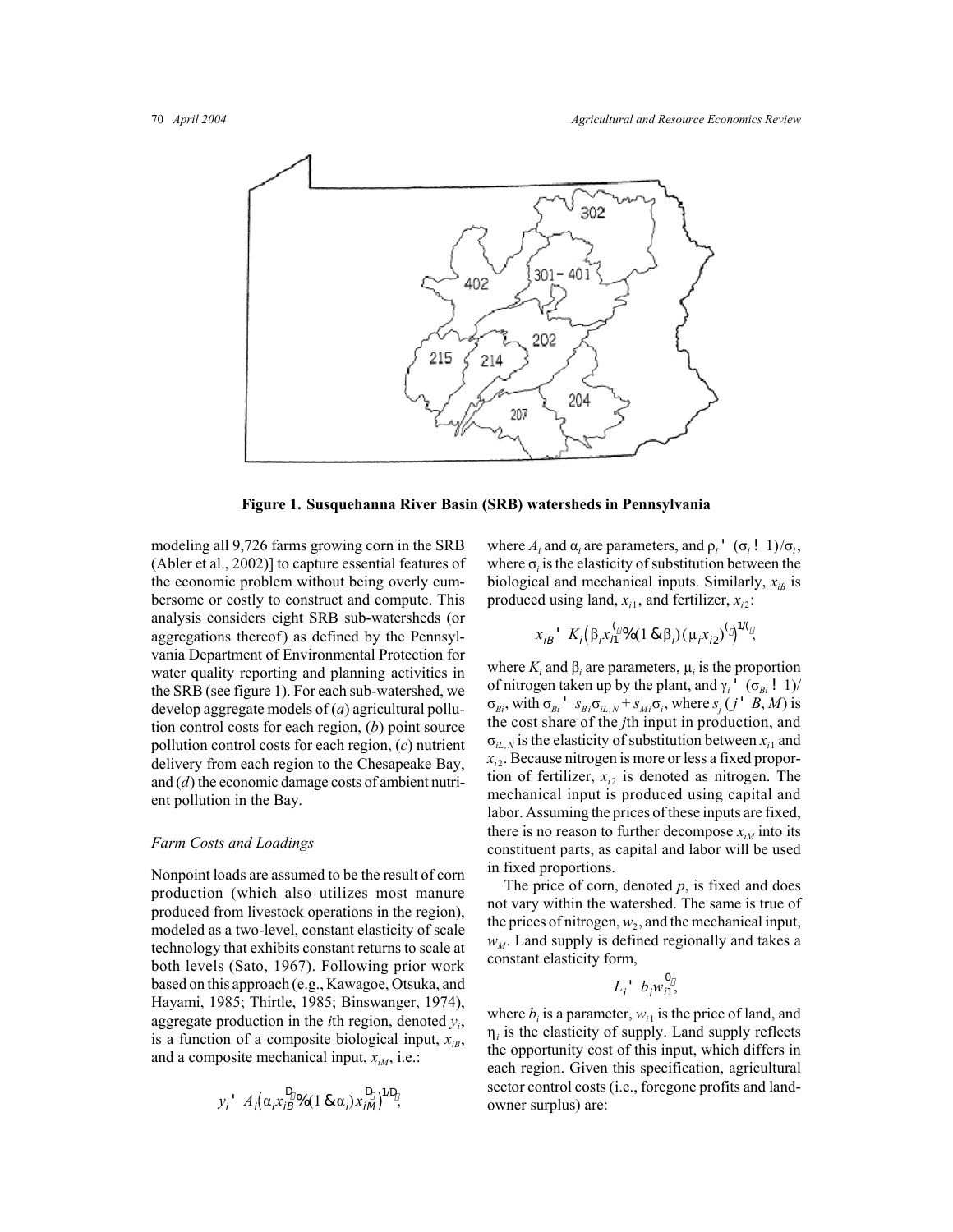$$
c_{ri}(\mathbf{x}_i) \cdot p y_i(\mathbf{x}_i^U) \& \int_{j\ldots 1} w_{ij} x_{ij}^U \& \bigwedge_{i=1}^{x_{ii}^U} w_{i1}(v) \, dv
$$
\n
$$
\& \left[ p y_i(\mathbf{x}_i) \& \int_{j\ldots 1} w_{ij} x_{ij} \& \bigwedge_{i=1}^{x_{i1}} w_{i1}(v) \, dv \right].
$$

To calibrate the economic model in a realistic fashion, we use cost share and production share data for corn production in eight sub-watersheds of the Susquehanna River Basin (SRB) in Pennsylvania (USDA, 2000; Pennsylvania Agricultural Statistics Service, 1998). For the parameters  $\sigma_i$ ,  $\sigma_{iL,N}$ ,  $\mu_i$ , and η*i*, we adopt the mean of estimates reported in the literature (σ<sub>*i*</sub> ' 0.5, σ<sub>*iL,N*</sub> ' 1.25,  $\mu_i$  ' 0.7, and  $\eta_i$ ' 0.3). See Horan, Shortle, and Abler (2002) for particular references and distributions of values reported in the literature.

Region *i*'s loadings function is of the form

$$
r_i^{\ \prime} \ r_{1i} P_i^{\ \gamma} \delta r_{2i} P_i (1 \& \mu_i) x_{i2}^{\ \gamma} \delta r_{3i} \frac{[P_i (1 \& \mu_i) x_{i2}]^2}{x_{i1}},
$$

where  $P_i$  is precipitation, and  $r_{qi}$  ( $q'$  1, 2, 3) are parameters. Increases in nitrogen have a positive impact on loadings ( $M_i/M_i \geq 0$ ), and so the subsidy and trading programs optimally increase the cost of nitrogen use. In contrast, increases in land use (holding nitrogen use constant) have a negative impact on loadings ( $M_i/M_{i}$  < 0), and so the subsidy and trading programs optimally decrease the cost of land. The loadings functions are calibrated from SRB data (Nizeyimana et al., 1997) and from research results used to develop Total Maximum Daily Load (TMDL) recommendations for Pennsylvania. Precipitation is taken to be stochastic in our simulation model and is assumed to be gamma distributed with a mean and variance based on precipitation data for the regions. Another source of uncertainty sometimes mentioned in the nonpoint case is uncertainty regarding the effectiveness of farm controls (i.e., in terms of our model, the coefficients  $r_{1i}$  and  $r_{2i}$  would be uncertain) (Malik, Letson, and Crutchfield, 1993). This uncertainty may result from a lack of experience with farm controls, but over time it would presumably diminish. While this study does not model this type of uncertainty explicitly, we acknowledge it could affect policy variables in ways that allocate greater control to point sources (Malik, Letson, and Crutchfield, 1993).

#### *Firm Costs*

Firms' abatement cost functions are of the constant elasticity form

$$
c_i(e_i) - z_i e_i^{\zeta_i} \mathcal{U} F_i,
$$

where  $z_i > 0$  is a parameter,  $\zeta_i < 0$  is the elasticity of costs with respect to emissions, and  $F_i$  is a fixed cost. To ensure realism, the parameters are calibrated using data from a Susquehanna River Basin Commission report (Edwards and Stoe, 1998). The report provides base-level emissions (abatement) for the most important point sources of nitrogen in the SRB (primarily wastewater treatment facilities), as well as costs for adopting various nutrient control technologies (e.g., three-stage annual treatment and five-stage annual treatment), and the emissions levels for each source under these technologies. Data for these technologies and emissions levels were aggregated to the regional level from individual sources. Under this calibration, point sources incur some control costs even before the trading program is implemented, for instance in response to previous pollution control legislation targeted only at them. Our interests in their costs under a trading program will largely focus around their increased costs relative to what they incurred prior to the trading program.

#### *Nutrient Delivery*

Loadings and emissions are defined as nutrients entering into the sub-watershed in which they originate. However, only a fraction of the loadings or emissions generated from each region is delivered to become part of the ambient pollution concentration in the estuary, which is the chief area of concern for policy purposes. Delivery generally depends on deterministic factors such as distance from the estuary and topography, and also stochastic processes such as weather (see Smith, Schwarz, and Alexander, 1997). The proportion of the emissions/loads that is delivered is modeled as a stochastic delivery coefficient, n*i*, the realized value of which differs by region and by source type within a particular region. Total delivered loads are therefore represented by

$$
a \prod_{i=1}^n n_i r_i \otimes_{\prod_{k=1}^n n_k e_k}^n.
$$

This relation represents a first-order approximation to the actual delivery process, which is thought to be reasonable in many cases (Roth and Jury, 1993).

The delivery coefficients are taken to be gamma distributed, with the variances derived from results of the U.S. Geological Survey SPARROW model for the SRB (Smith, Schwarz, and Alexander, 1997).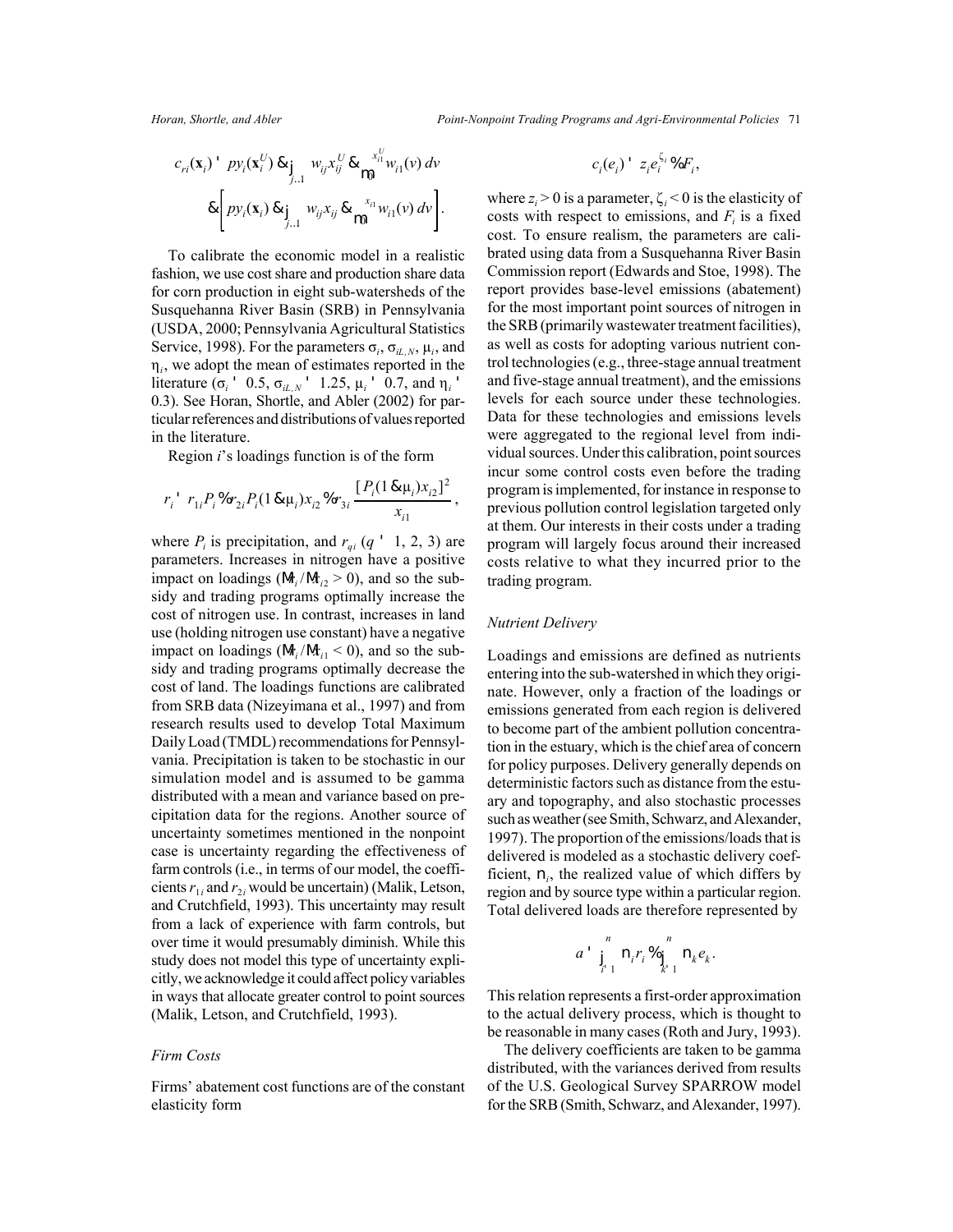|                            | Mean Delivery Coefficients<br>(for point and nonpoint sources) | <b>Standard Deviation</b>                |                                           |  |
|----------------------------|----------------------------------------------------------------|------------------------------------------|-------------------------------------------|--|
| SRB Watershed <sup>a</sup> | Low Heterogeneity<br>(SRB estimates)                           | High Heterogeneity<br>(random estimates) | of Delivery Coefficients<br>(both models) |  |
| 202                        | 0.611                                                          | 0.91                                     | 0.070                                     |  |
| 204                        | 0.660                                                          | 0.60                                     | 0.070                                     |  |
| 207                        | 0.560                                                          | 0.05                                     | 0.137                                     |  |
| 214                        | 0.710                                                          | 0.50                                     | 0.110                                     |  |
| 215                        | 0.731                                                          | 0.70                                     | 0.114                                     |  |
| $301 - 401$                | 0.581                                                          | 0.30                                     | 0.160                                     |  |
| 302                        | 0.684                                                          | 0.90                                     | 0.126                                     |  |
| 402                        | 0.626                                                          | 0.02                                     | 0.068                                     |  |

**Table 1. Delivery Coefficient Distributions: Low and High Heterogeneity Models**

<sup>a</sup> See Pennsylvania map, figure 1, showing the eight Susquehanna River Basin sub-watersheds.

Two sets of means were used, however, to examine the role of delivery coefficient heterogeneity across regions. Without significant regional heterogeneity in mean delivery coefficients, the restriction of 1:1 trading within source categories might be expected to result in few, if any, inefficiencies because there are few benefits from exploiting differences in the marginal impacts of each source's emissions/loadings. If this is so, the result would be that the economic and environmental performance of the economically efficient program and all the secondbest programs (i.e., targeted and nontargeted subsidy programs, with or without double-dipping) will tend to converge. Alternatively, greater divergence in results might be expected when there is significant regional heterogeneity of mean delivery coefficients.

We therefore explore two alternative models: high heterogeneity and low heterogeneity. Mean delivery coefficients for the low heterogeneity model are taken from SPARROW results for the SRB, while mean delivery coefficients for the high heterogeneity model are chosen randomly to ensure significant heterogeneity (see table 1). Heterogeneity can be measured by the coefficient of variation of mean delivery coefficients across regions (i.e., standard deviation of mean delivery divided by average mean delivery across regions). The coefficient of variation is 0.09 in the low heterogeneity model, and 0.68 in the high heterogeneity model.

#### *Economic Damages*

Economic damages from pollution are a secondorder approximation of actual damages, which is taken to be an increasing, convex function of *a*,

 $D(a)$  '  $d_1a + d_2a^2$ . Smith (1992) relates groundwater damages to the net benefits of agriculture. We use such a relation to calibrate damages, setting initial expected damages equal to 22.5% of unregulated, private agricultural net benefits, and by choosing an elasticity of damages equal to 1.6. The percentage used to set initial expected damages is slightly larger than values reported by Smith for groundwater damages, but we are considering damages from both point and nonpoint sources (whereas Smith only considered damages by agriculture). The elasticity guarantees convex damages, and hence social risk aversion with respect to pollution. This will bias optimal trading ratios downward (Shortle, 1987; Malik, Letson, and Crutchfield, 1993). This feature provides a nice contrast with our doubledipping model in which we expect larger trading ratios.

#### **The Simulation Experiment**

We examine the efficient outcome, as defined by equations (1) and (2) (equivalent to optimal coordination), and four uncoordinated trading/conservation subsidy scenarios: (*a*) targeted subsidies, no doubledipping; (*b*) targeted subsidies, double-dipping; (*c*) nontargeted subsidies, no double-dipping; and (*d*) nontargeted subsidies, double-dipping. In each case, the choices of trading program parameters,  $\hat{e}$ and *t*, depend on the level of the conservation subsidies. It is assumed conservation subsidy rates for the uncoordinated scenarios are chosen to minimize the following weighted version of total social costs:

$$
WTSC' \int_{i=1}^{n} c_{ri}(\mathbf{x}_i) \, \mathcal{C}_{\mathbf{R}}(e_k) \, \mathcal{C}_{ek}(e_k) \, \mathcal{C}_{\mathbf{W}}(E\{D(a)\},\,
$$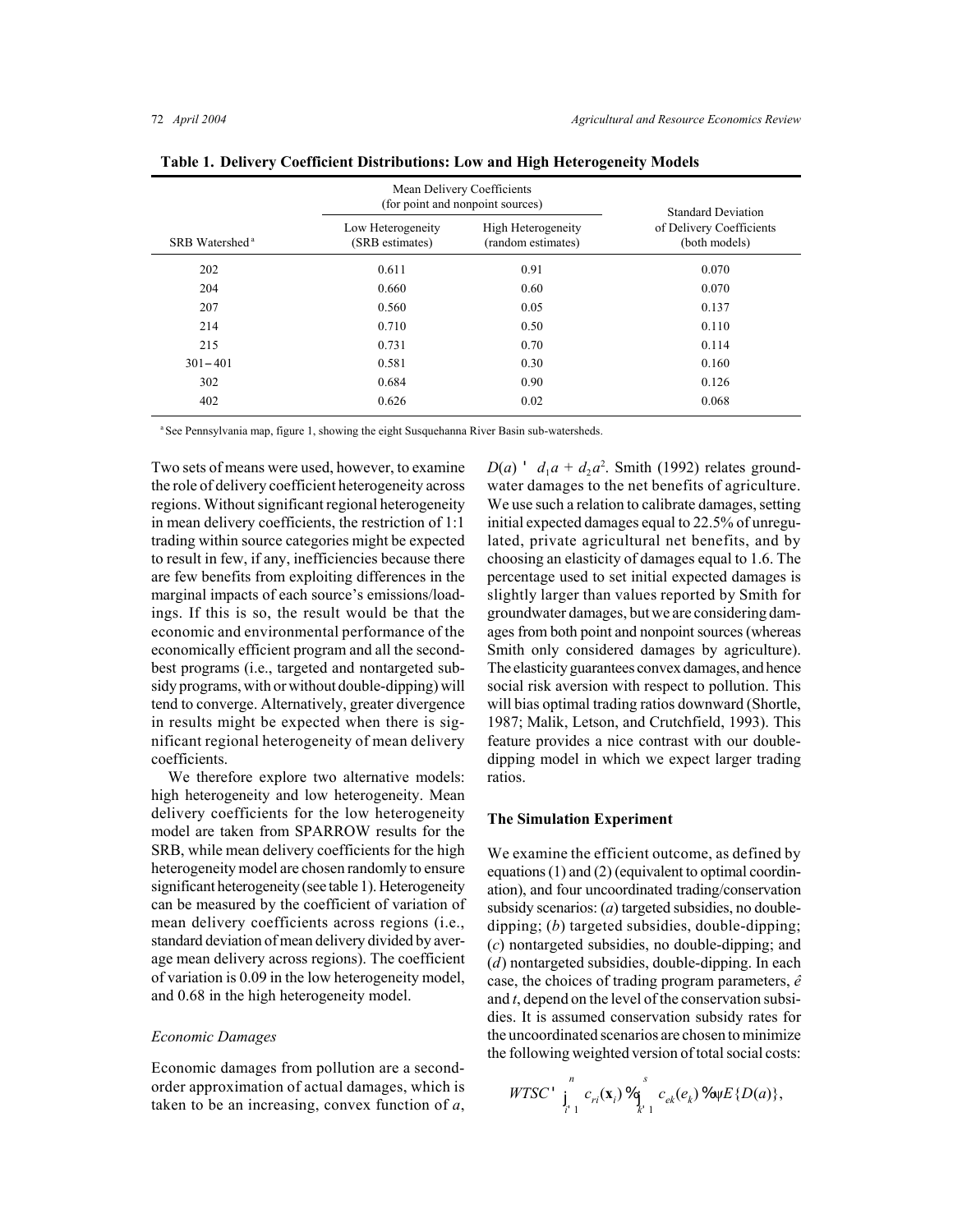|                                                                                                                                                        | $[1]$<br>Efficiency | $\lceil 2 \rceil$<br>Farm<br>Resource | $\lceil 3 \rceil$<br>Firm<br>Resource | [4]<br>Farm<br>Subsidy | [5]<br>Farm Permit<br><b>Sales</b> | [6]<br>Trading | [7]<br>Total |
|--------------------------------------------------------------------------------------------------------------------------------------------------------|---------------------|---------------------------------------|---------------------------------------|------------------------|------------------------------------|----------------|--------------|
| Scenario                                                                                                                                               | Gain                | Costs                                 | Costs                                 | Receipts               | Revenues                           | Ratio          | Permits      |
| <b>Efficient Outcome</b>                                                                                                                               | 100.0               | 100.0                                 | 100.0                                 |                        |                                    |                |              |
| Low Heterogeneity (LH):                                                                                                                                |                     |                                       |                                       |                        |                                    |                |              |
| <no double-dipping:="" targeted<="" td=""><td>99.9</td><td>98.8</td><td>100.2</td><td>14.3</td><td>201.8</td><td>0.90</td><td>95.9</td></no>           | 99.9                | 98.8                                  | 100.2                                 | 14.3                   | 201.8                              | 0.90           | 95.9         |
| <double-dipping: targeted<="" td=""><td>100.0</td><td>98.8</td><td>100.2</td><td>85.5</td><td>142.8</td><td>1.45</td><td>75.4</td></double-dipping:>   | 100.0               | 98.8                                  | 100.2                                 | 85.5                   | 142.8                              | 1.45           | 75.4         |
| < No double-dipping: nontargeted                                                                                                                       | 99.9                | 98.8                                  | 100.2                                 | 11.3                   | 194.7                              | 0.90           | 95.1         |
| < Double-dipping: nontargeted                                                                                                                          | 96.2                | 104.1                                 | 100.2                                 | 56.9                   | 168.8                              | 1.16           | 74.4         |
| High Heterogeneity (HH):                                                                                                                               |                     |                                       |                                       |                        |                                    |                |              |
| <no double-dipping:="" targeted<="" td=""><td>84.0</td><td>91.0</td><td>106.2</td><td>13.9</td><td>200.0</td><td>0.94</td><td>95.7</td></no>           | 84.0                | 91.0                                  | 106.2                                 | 13.9                   | 200.0                              | 0.94           | 95.7         |
| <double-dipping: targeted<="" td=""><td>93.0</td><td>86.7</td><td>105.4</td><td>91.9</td><td>136.3</td><td>1.59</td><td>76.6</td></double-dipping:>    | 93.0                | 86.7                                  | 105.4                                 | 91.9                   | 136.3                              | 1.59           | 76.6         |
| < No double-dipping: nontargeted                                                                                                                       | 84.0                | 91.0                                  | 106.2                                 | 11.7                   | 194.1                              | 0.94           | 95.1         |
| <double-dipping: nontargeted<="" td=""><td>81.0</td><td>96.2</td><td>106.2</td><td>56.6</td><td>168.4</td><td>1.22</td><td>74.5</td></double-dipping:> | 81.0                | 96.2                                  | 106.2                                 | 56.6                   | 168.4                              | 1.22           | 74.5         |

Table 2. Simulation Results for High and Low Heterogeneity Models ( $\psi$  = 0.33)

where  $\psi$  < 1 is a weight on expected damages. This form of the objective function is chosen for two reasons.

First, with expected damages receiving less weight than private costs, the resulting subsidy rates will be too low. This in turn leaves room for gains from trading. This setup is also consistent with a belief that current conservation payment rates are not set at levels which can yield substantial environmental gains, possibly reflecting a low weight placed on environmental performance relative to farm income and other considerations [see Rausser and Foster (1991) for a discussion of rent-seeking in agri-environmental programs].<sup>14</sup>

Second, placing at least some weight on expected damages allows subsidy rates in the targeted conservation subsidy scenarios to be differentiated across regions to reflect, at least to some extent, differential marginal environmental impacts across regions. Subsidy rates are applied uniformly across regions in the nontargeted subsidy scenarios. Note that because the uncoordinated conservation policy objective is consistent with the trading authority's objective to minimize *TSC*, the gains from coordination will be less than if the objectives were conflicting.

The results are reported in table 2 for the high heterogeneity and low heterogeneity models, with ψ ' 0.33 in each case. All monetary results are presented as indices, which are used due to our interest in the relative (as opposed to absolute) performance of the trading programs and also to overcome some scaling effects. The first column of results reports an efficiency gain index. Efficiency gain (*EG*) for a particular scenario is calculated as the percentage reduction in expected social costs (*TSC*) relative to the baseline data consisting of an unregulated equilibrium for farms and some prior degree of controls for firms, i.e.,  $EG'$  ( $TSC^B$  !  $TSC^s$ )/ $TSC^B$ , where *TSC<sup>s</sup>* represents expected social costs in scenario  $s$ , and  $TSC^B$  represents baseline expected social costs. The maximum potential efficiency gain occurs in the efficient outcome. We therefore divide each scenario's efficiency gain by that of the efficient outcome; hence, the efficiency gain index (EGI) for the efficient outcome is 100. EGI values below 100 represent the degree to which the potential efficiency gains have been achieved.

Columns [2] and [3] of table 2 present pollution control costs to farms and firms, not including any transfers due to subsidy receipts or permit sales/ purchases, i.e., the real resource costs associated with pollution control. In each case, the values are indices, with the numerator being control costs for the scenario under consideration and the denominator being the efficient level of control costs. Values greater than 100 imply over-control relative to the efficient level, while values less than 100 imply under-control.

Columns [4] and [5] report results for farm subsidy receipts and farm permit sales revenues. In each

<sup>&</sup>lt;sup>14</sup> An alternative approach is for the USDA to minimize total social costs subject to a budget constraint. If USDA had a fixed budget constraint for subsidy programs, then the problem would turn into a game between the USDA, farmers, and the EPA: USDA would have to set its subsidy rates conditional on expectations about farmer responses to both the conservation and trading programs in order to estimate whether the budget constraint would be satisfied. This would introduce a strategic component into the problem that would be interesting to analyze in a separate study but is beyond the scope of the current paper.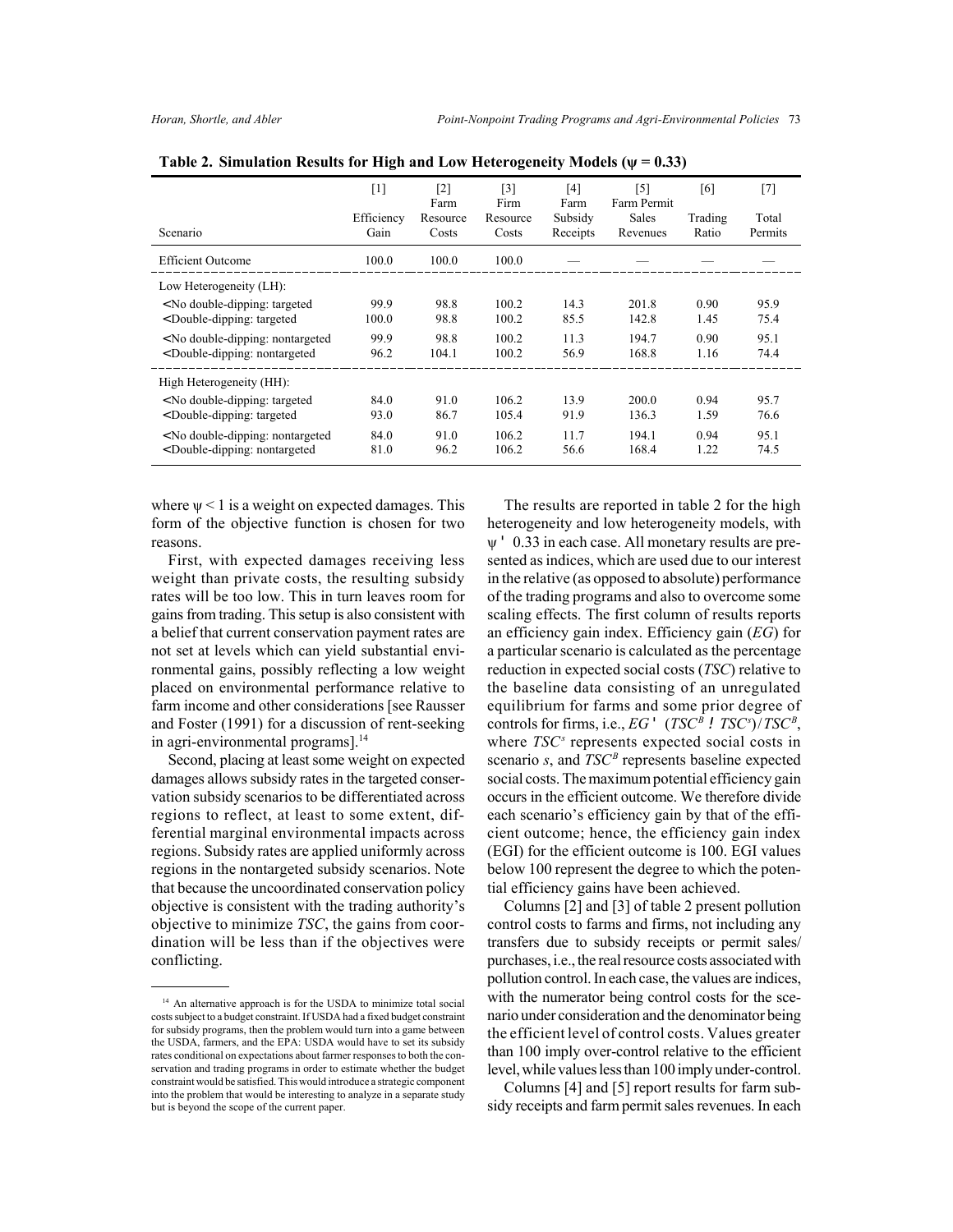case, the values are indices, with the numerator being farm receipts/revenues for the scenario under consideration and the denominator being farm control costs for the scenario under consideration. Values represent the percentage of control costs that are covered by the receipts/revenues, with values greater than 100 indicating the receipts/revenues more than cover control costs, and values less than 100 indicating control costs are not covered. These two columns are additive, and in each case the sum is greater than 100, which must be the case for farms to voluntarily reduce their pollution under these two programs.

The final two columns in table 2 represent optimal choices of the trading program parameters for each scenario. The trading ratio (column [6]) is presented in absolute terms, not as an index. Total permits (column [7]) are represented as an index, with the numerator being the total permits (denominated in terms of emissions) for the scenario, and the denominator being total initial emissions and loads (denominated in terms of emissions, using the optimal trading ratio for the scenario at hand to convert loads to emissions).

The overall pattern of results is the same for the high heterogeneity (HH) and low heterogeneity (LH) models, with program efficiency differences being more pronounced in the high heterogeneity model [recall, the double-dipping (DD) and no double-dipping (NDD) scenarios would both be efficient if there were no heterogeneity in delivery coefficients].

First, consider the targeted scenarios. In both models, the DD scenario produced greater efficiency gains than the NDD scenario, although the degree of difference depends largely on the heterogeneity of delivery coefficients. The DD scenario is more efficient because this scenario provides farmers with targeted incentives, where the final unit of pollution controlled depends on the incentives provided by both the subsidies and the permit market. In contrast, the NDD scenario does not provide targeted incentives because the final unit of control is governed only by incentives created by the permit market. Better targeting of farm controls under DD results in smaller expected damages relative to NDD. Cost savings due to a more efficient allocation of controls makes up the rest of the difference in economic net benefits between the two scenarios. This cost savings effect is easiest to observe in the HH model, where better targeting under DD results in lower control costs for both farms and firms—with farms incurring proportionately lower costs relative to NDD. The improved targeting of farm controls is also evidenced by fewer permits under the DD scenario. This is in spite of the fact that, under the NDD scenario, farms have initial permit allocations equal to their pretrade but post-conservation expected loads.

Still focusing on targeted scenarios, consider the payments farmers receive to reduce their loads. Subsidy receipts are approximately six times larger under DD than under NDD in each model. This occurs because, under DD, the combination of the two programs induces farmers to provide more environmental benefits under DD, and the subsidies must pay for these additional benefits.<sup>15</sup> But even with substantially larger subsidy payments under DD, the total payments received by farmers are less than 6.5% larger under DD than NDD. This is because the trading program is optimally adjusted in response to the subsidy payments farmers receive for the same pollution reductions. Specifically, the trading ratio is less than one under the NDD scenario, as is consistent with theory given our specification for risk (Shortle, 1990; Malik, Letson, and Crutchfield, 1993; Horan et al., 2001). However, the trading ratio is greater than one under the DD scenario. The larger trading ratio under DD makes it more expensive for firms to purchase loadings reductions, reducing the equilibrium price farms receive for permits. But farms are willing to sell their permits for a lower price because their abatement efforts are also subsidized by USDA, yielding a targeted reduction in the opportunity cost of abatement by nonpoint sources.

The net result is that firms spend less on loadings reductions under the DD scenario. In fact, the larger total subsidy received by farmers under DD is almost entirely offset by reduced permit revenues, so that farmers have only a slight to moderate preference for DD. Firms, however, have a much stronger preference for the DD scenario. Their control costs are almost identical under DD and NDD, but their loadings permit expenditures are much larger under NDD. Specifically, after accounting for the different bases in the index values of permit sales, our findings indicate firms' expenditures on loadings permits are more than

<sup>&</sup>lt;sup>15</sup> The difference in subsidies between DD and NDD is diminished as the weight on expected damages is reduced. For instance, if we were to reduce the weight on expected damages to 10% when calculating subsidy rates, then for the nontargeted programs DD would still be more efficient—but the difference in the subsidy index between DD and NDD is cut to approximately 11.2 (compared to a 45.6 difference when a 33% weight is used). The reduction is greater for the targeted case.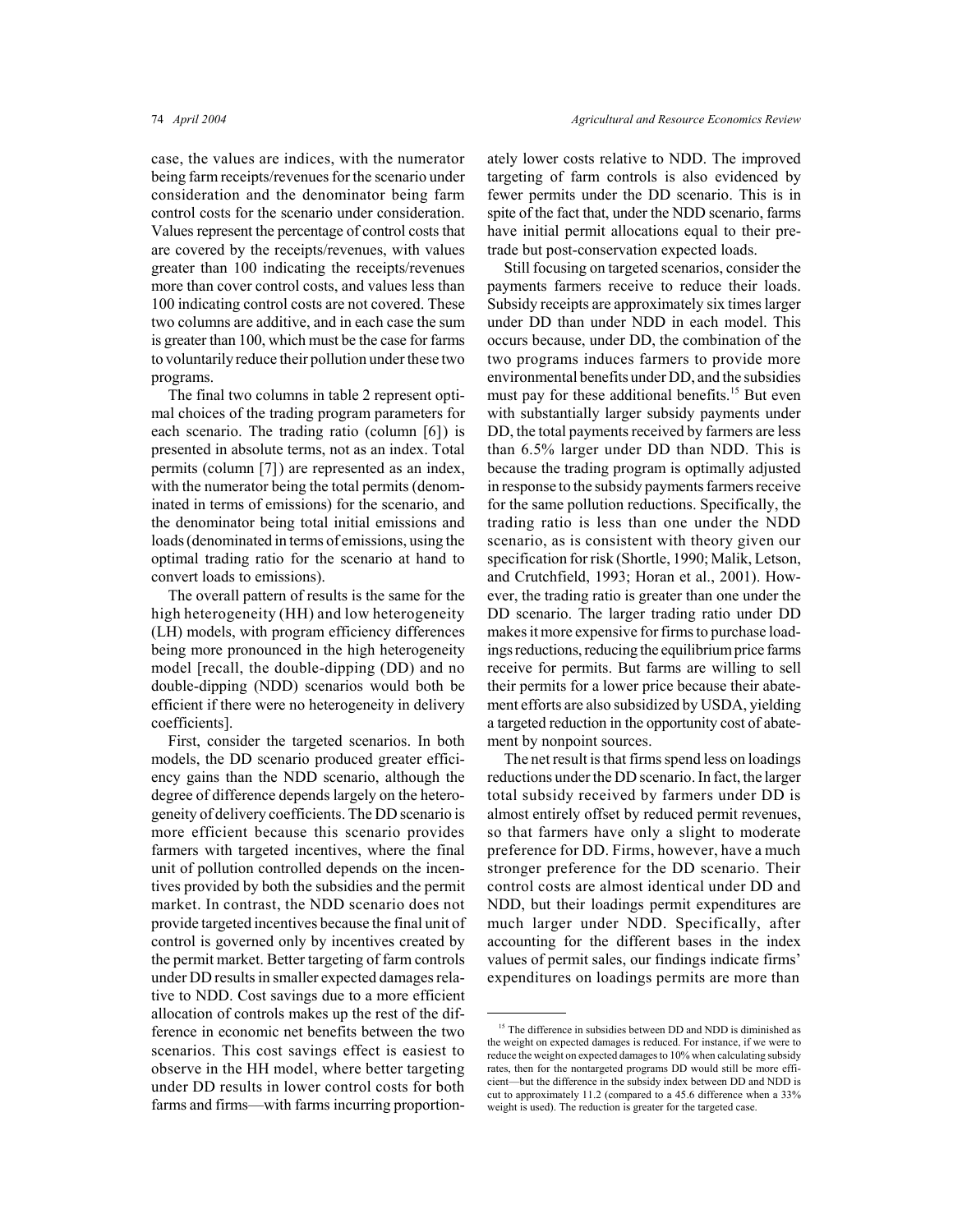30% larger under NDD in the LH model and more than 54% larger under NDD in the HH model. Because farms are no better off from the larger subsidies they receive under DD, while firms are better off, we conclude that the extra subsidy payments which arise under DD are effectively transferred to firms under an optimally designed trading program.

Now consider the nontargeted scenario. The NDD scenario is more efficient than the DD scenario when the conservation policies are not targeted. The reason is, under the NDD scenario, the permit market provides performance-based incentives for the final unit of agricultural pollution control—that is, farmers have incentives to gauge the impacts of their choices on performance. In contrast, under the DD scenario, both (nontargeted) subsidies and the permit market provide incentives for the final unit of agricultural pollution control. Consequently, the permit market provides fewer incentives in the DD scenario because the subsidies make up the difference. This reduced reliance on the trading program to provide incentives reduces the efficiency of the DD scenario relative to the NDD scenario. This is because the trading program provides better incentives for farmers to gauge the impacts of their choices on performance than do the nonperformance-based, nontargeted input subsidies. So, whereas targeted input subsidies improve the relative efficiency of the NDD scenario (because targeted input subsidies are more efficient than trading when there is 1:1 trading within source categories and a uniform trading ratio), nontargeted subsidies reduce the relative efficiency of the NDD scenario.

Upon considering the payments farmers receive to reduce their loads in the nontargeted scenarios, subsidy receipts are approximately five times larger and permit sale revenues significantly lower under DD than under NDD in each model. This result is consistent with those of the targeted scenarios and for the same reasons. Also consistent with the targeted scenarios, and for essentially the same reasons, the total payments received by farmers are less than 6.5% larger under DD than NDD. As with the targeted scenarios, the net result is that firms spend less on loadings reductions under the DD scenario. Again, firms clearly prefer the DD scenario, although not as strongly as under the targeted scenarios. After accounting for the different bases in the index values of permit sales, findings show that firms' expenditures on loadings permits are only about 9.5% lower under DD in each model, as compared to a  $30-50\%$  difference in the targeted scenarios. Firms clearly benefit the most from DD when subsidies are targeted.

Based on the results reported in table 2, farms are slightly better off in each model under a nontargeted approach, regardless of whether doubledipping occurs. But the same is not so for firms. Firms are slightly better off under NDD when subsidies are not targeted, but they are significantly better off under DD when subsidies are targeted. Nontargeted DD ratios are lower than the targeted DD ratios, for roughly the same number of permits. This means firms face greater incentives to purchase nonpoint reductions in the nontargeted DD program relative to the targeted DD program. As described above, the reason is that the trading program provides better incentives for farmers to gauge the impacts of their choices on performance when input subsidies are not targeted, while the opposite is true when input subsidies are targeted. Accordingly, it makes economic sense to utilize trading to a greater degree when input subsidies are not targeted, and to utilize the input subsidies to a greater degree when they are targeted (implying less need for trading). The relative utilization of the two programs affects the degree of income transfer farmers receive from subsidies and trading, with firms funding a much larger proportion of farm controls under DD when subsidies are not targeted.

Finally, consider the impacts to taxpayers, which can be seen by their level of subsidy payments. Taxpayers are better off under NDD relative to DD, because under NDD taxpayers do not have to pay for loadings reductions that firms are willing to pay for. Taxpayers are also better off when subsidies are nontargeted. As described above, this is because the trading program is utilized to a greater extent when subsidies are not targeted, transferring more of the financial burden of paying for loadings reductions to firms.

#### **Conclusions**

Input-based payments to improve the environmental performance of agriculture have long been of interest and have been implemented in various forms by the federal and state governments (Ribaudo, 2001). In general, the water quality gains from these programs have not been large, as agriculture remains a leading cause of water quality impairments (Ribaudo, 2001). Recently, there has been growing interest in and use of pollution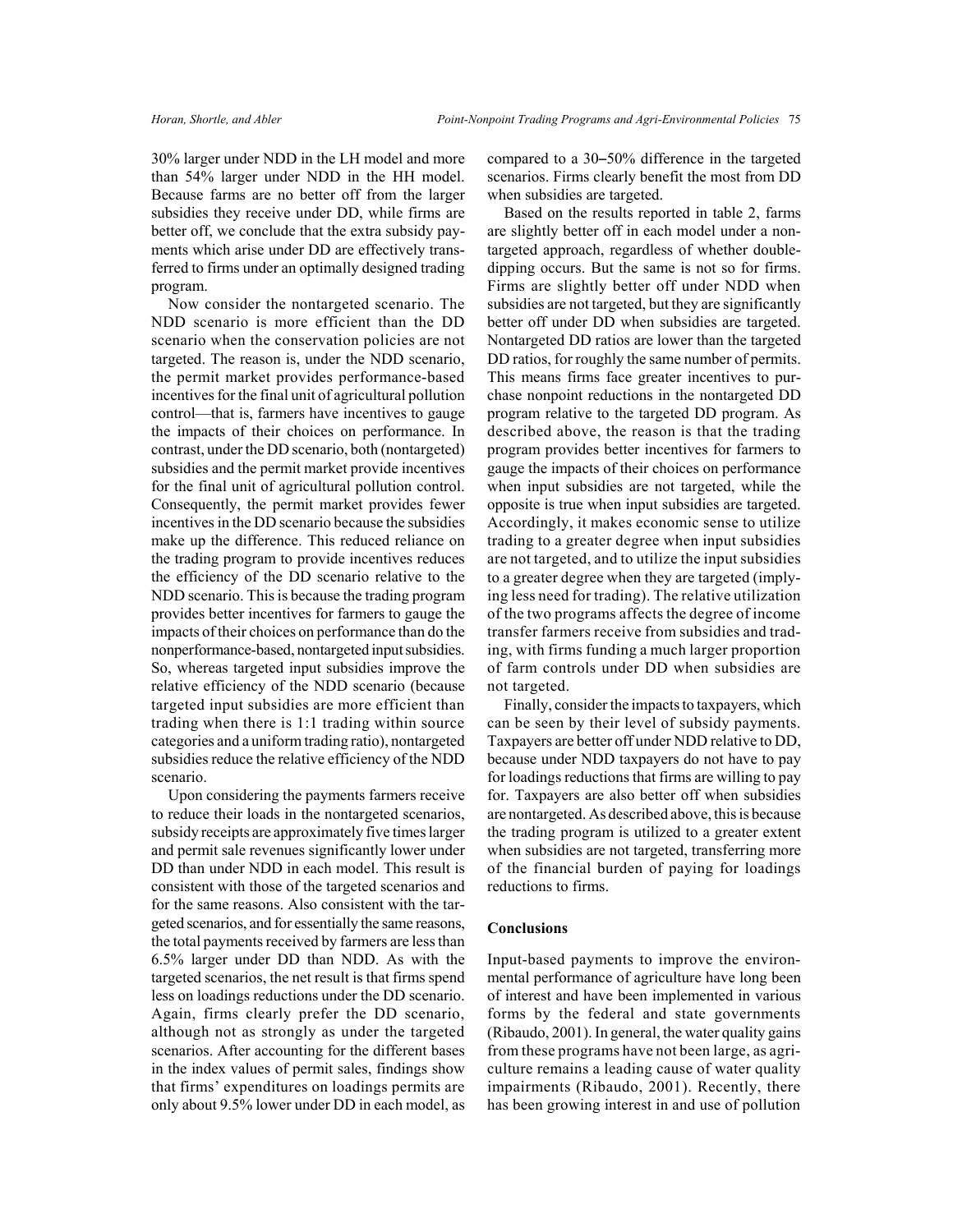trading to reduce nonpoint source pollution from agriculture and other nonpoint sources of pollution, and to improve the efficiency of the allocation of pollution load reductions between point and nonpoint sources. While there has been much research on the design of stand-alone input-based incentives and point-nonpoint trading schemes (Shortle and Horan, 2002), the joint implementation of these mechanisms has received little formal attention.

In this analysis, we have studied a mixture of these policies. The mixture involves (*a*) input-based agri-environmental payments that are offered at levels which can produce some efficiency gains but are insufficient to achieve an efficient outcome, and (*b*) point-nonpoint trading. This mixture is analogous to the existing policy setting in which agricultural agencies are offering agri-environmental payments that are inadequate to achieve water quality goals, with state water quality agencies considering additional mechanisms to achieve the needed pollution reductions. We consider both targeted and nontargeted agri-environmental payment schemes, but have no spatial targeting of the trading program. The analysis examines both the coordinated and noncoordinated use of these policies. In the noncoordinated case, it is assumed the agrienvironmental payments are already in place and the trading authority takes these into account when designing the trading program.

Policies administered by different agencies are not usually perfect substitutes, but rather may be complementary or competing. In the setting we examine, the combined performance of these policies, both for the coordinated and noncoordinated cases, is better than when each program is administered individually. Hence, these policies are complementary in nature. The degree of improved performance depends on whether the programs are coordinated or not, whether double-dipping is allowed, whether the agri-environmental payments are targeted, and whether there is enough heterogeneity in the system to take advantage of targeted payments.

Coordinating the mechanisms can only provide economic efficiency gains (relative to noncoordination of the jointly implemented policies) when the two programs jointly influence farmers' decisions about the last unit of pollution controlled. We demonstrate that this can only occur under doubledipping—i.e., when the farmer can be paid twice (once by each program) for undertaking a particular combination of pollution control actions.

When the programs are not coordinated and agrienvironmental payments are lower than what is

required for efficiency in a stand-alone setting, then double-dipping may either increase or decrease the efficiency of pollution control allocations, with the result depending on the targeting of the input payments. Double-dipping increases efficiency if the input-based policies are well-targeted. This is because, through double-dipping, the marginal incentives provided by the programs are combined, with farmers receiving targeted incentives which are closer to efficient levels than would occur under either program individually. Farmers and point sources are also better off under double-dipping in the well-targeted case. In fact, double-dipping results in a transfer of much of the agricultural subsidies to point sources, provided the trading program is optimally designed.

If the input-based policies are not well-targeted, then the trading program provides better incentives, since it is performance-based. In this case, efficiency is improved by prohibiting double-dipping so that farmers only face performance-based incentives for their marginal choices. Double-dipping may result in a substantially higher income transfer to farmers in this case, but at the expense of point sources.

#### **References**

- Abler, D. G., J. S. Shortle, J. Carmichael, and R. D. Horan. (2002). "Climate Change, Agriculture, and Water Quality in the Chesapeake Bay Region." *Climatic Change* 55, 339–359.
- Baumol, W. J., and W. E. Oates. (1988). *The Theory of Environmental Policy.* New York: Cambridge University Press.
- Binswanger, H. P. (1974). "The Measurement of Technical Change Biases with Many Factors of Production." *American Economic Review* 64, 964-976.
- Chesapeake Bay Program (CBP). (2001). CBP Watershed Model Scenario Output Database, Phase 4.3. Online. Available at http:www.chesapeakebay.net/wquality.htm.
- ———. (2004). *Chesapeake Bay Program: America's Premier Watershed Restoration Partnership.* Online. Available at www.chesapeakebay.net. [Accessed January 2004.]
- Claassen, R., L. Hansen, M. Peters, V. Breneman, M. Weinberg, A. Cattaneo, P. Feather, D. Gadsby, D. Hellerstein, J. Hopkins, P. Johnston, M. Morehart, and M. Smith. (2001, January). *Agri-Environmental Policy at the Crossroads: Guideposts on a Changing Landscape.* Agricultural Economics Report No. 794, USDA/Economic Research Service, Washington, DC.
- Edwards, R. E., and T. W. Stoe. (1998). "Nutrient Reduction Cost Effectiveness Analysis, 1996 Update." Pub. No. 195, Susquehanna River Basin Commission, Harrisburg, PA.
- Elmore, T., J. Jaksch, and D. Downing. (1985). "Point/Nonpoint Source Trading Programs for Dillon Reservoir and Planned Extensions for Other Areas. In *Perspectives on Nonpoint Source Pollution.* Environmental Protection Agency, Washington, DC.
- Faeth, P. (2000). "Fertile Ground: Nutrient Trading's Potential to Cost-Effectively Improve Water Quality." World Resources Institute, Washington, DC.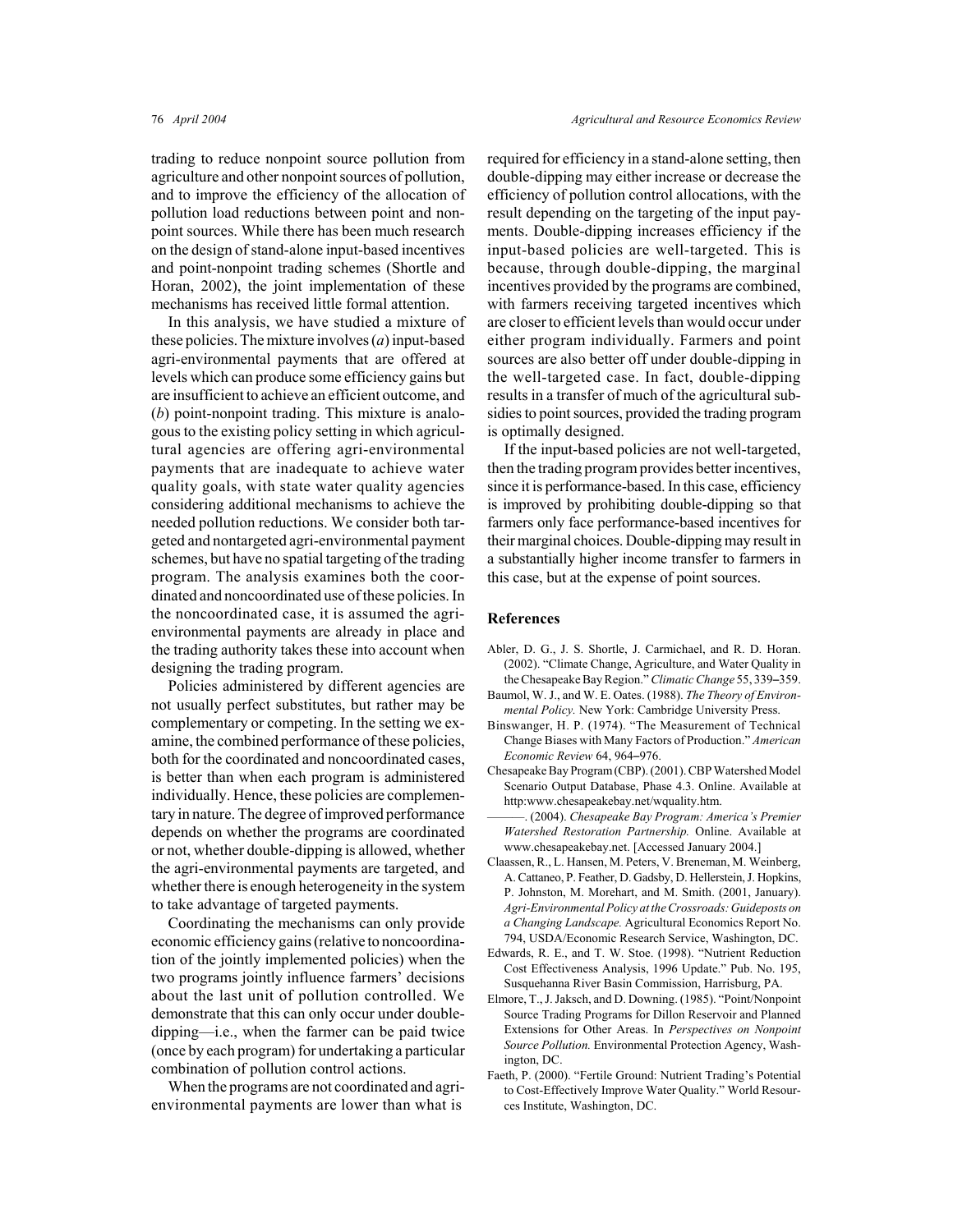- Freeman, A. M., III. (1990). "Water Pollution Policy." In P. Portney (ed.), *Policies for Environmental Protection.* Washington, DC: Resources for the Future.
- ———. (1993). *The Measurement of Environmental and Resource Values: Theory and Method.* Washington, DC: Resources for the Future.
- Great Lakes Trading Network. (2000). "Summary of Program and Project Drivers," and other presentation materials. "Markets for the New Millennium: How Can Water Quality Trading Work For You?" Conference and workshop, Chicago, IL, 18-19 May 2000.
- Hanley, N., J. F. Shogren, and B. White. (1997). *Environmental Economics: In Theory and Practice.* New York: Oxford University Press.
- Hoag, D. L., and J. S. Hughes-Popp. (1997). "Theory and Practice of Pollution Credit Trading in Water Quality Management." Review of Agricultural Economics 19, 252-262.
- Horan, R. D. (2001). "Differences in Social and Public Risk Perceptions and Conflicting Impacts on Point/Nonpoint Trading Ratios." *American Journal of Agricultural Economics* 83, 934-941
- Horan, R. D., D. G. Abler, J. S. Shortle, and J. Carmichael. (2002). "Cost-Effective Point-Nonpoint Trading: An Application to the Susquehanna River Basin. *Journal of the American Water Resources Association* 38, 467-478.
- Horan, R. D., J. S. Shortle, and D. G. Abler. (1998). "Ambient Taxes When Polluters Have Multiple Choices." *Journal of Environmental Economics and Management* 36, 186-199.
- ———. (1999). "Green Payments for Nonpoint Pollution Control." *American Journal of Agricultural Economics* 81,  $1210 - 1215$
- -. (2002). "Nutrient Point-Nonpoint Trading in the Susquehanna River Basin." Water Resources Research 38(5), 8-1-8-13. [10.1029/2001WR000853].
- Horan, R. D., J. S. Shortle, D. G. Abler, and M. Ribaudo. (2001). "The Design and Comparative Economic Performance of Alternative Second-Best Point/Nonpoint Trading Markets." Staff Paper No. 2001-16, Department of Agricultural Economics, Michigan State University. Online. Available at http://agecon.lib.umn.edu/msu/sp01-16.pdf.
- Kawagoe, T., K. Otsuka, and Y. Hayami. (1985). "Induced Bias of Technical Change in Agriculture: The United States and Japan, 1880-1980." *Journal of Political Economy* 94, 523-544
- Letson, D. (1992). "Point/Nonpoint Source Pollution Reduction Trading: An Interpretive Survey." *Natural Resources Journal* 32, 219-232.
- Malik, A. S., D. Letson, and S. R. Crutchfield. (1993). "Point/ Nonpoint Source Trading of Pollution Abatement: Choosing the Right Trading Ratio." *American Journal of Agricultural Economics* 75, 959-967.
- McGartland, A. M., and W. A. Oates. (1985). "Marketable Permits for the Prevention of Environmental Deterioration." *Journal of Environmental Economics and Management* 13, 189-197.
- Montgomery, W. D. (1972). "Markets in Licenses and Efficient Pollution Control." *Journal of Economic Theory* 5, 395-418.
- Nizeyimana, E., B. Evans, M. Anderson, G. Peterson, D. DeWalle, W. Sharpe, J. Hamlett, and B. Swistock. (1997). *Quantification of NPS Pollution Loads Within Pennsylvania Watersheds.* Final Report to the Pennsylvania Department of Environmental Protection, Environmental Resources Research Institute, The Pennsylvania State University.
- Pennsylvania Agricultural Statistics Service. (1998). *1997-1998 Statistical Summary & Pennsylvania Department of Agriculture Annual Report.* Pennsylvania Department of Agriculture, Harrisburg, PA.
- Pennsylvania Department of Environmental Protection. (1996, January). "Pennsylvania's Chesapeake Bay Nutrient Reduction Strategy." Pub. No. 3900-BK-DEP1656 Rev. 1/96, Harrisburg, PA.
- Rausser, G. C., and W. E. Foster. (1991). "The Evolution and Coordination of U.S. Commodity and Resource Policies." In R. E. Just and N. Bockstael (eds.), *Commodity and Resource Policies in Agricultural Systems.* Berlin: Springer-Verlag.
- Ribaudo, M. (2001). "Non-Point Source Pollution Control Policy in the USA." In J. S. Shortle and D. G. Abler (eds.), *Environmental Policies for Agricultural Pollution Control.* Oxfordshire, UK: CAB International.
- Roth, K., and W. A. Jury. (1993). "Modeling the Transport of Solutes to Groundwater Using Transfer Functions." *Journal* of Environmental Quality 22, 487-493.
- Sato, K. (1967). "A Two-Level Constant-Elasticity of Substitution Production Function." *Review of Economic Studies* 34, 210-218.
- Shortle, J. S. (1987). "Allocative Implications of Comparisons Between the Marginal Costs of Point and Nonpoint Source Pollution Abatement." *Northeastern Journal of Agricultural* and Resource Economics 16, 17–23.
- ———. (1990). "The Allocative Efficiency Implications of Water Pollution Abatement Control Cost Comparisons." **Water Resources Research 26, 793-797.**
- Shortle, J. S., and D. G. Abler. (1997). "Nonpoint Pollution." In H. Folmer and T. Tietenberg (eds.), *The International Yearbook of Environmental and Resource Economics, 1997/98.* Cheltenham, UK: Edward Elgar.
- Shortle, J. S., and J. W. Dunn. (1986). "The Relative Efficiency of Agricultural Source Water Pollution Control Policies." American Journal of Agricultural Economics 68, 688-697.
- Shortle, J. S., and R. D. Horan. (2002). "The Economics of Nonpoint Pollution Control." In N. Hanley and C. J. Roberts (eds.). *Issues in Environmental Economics.* Oxford: Blackwell Publishers.
- Shortle, J. S., R. D. Horan, and D. G. Abler. (1998). "Research Issues in Nonpoint Pollution Control." *Environmental and Resource Economics* 11, 571-585.
- Smith, R. A., G. E. Schwarz, and R. B. Alexander. (1997). "Regional Interpretation of Water-Quality Monitoring Data." *Water Resources Research* 33, 2781-2798.
- Smith, V. K. (1992). "Environmental Costing for Agriculture: Will It Be Standard Fare in the Farm Bill of 2000?" *American Journal of Agricultural Economics* 74, 1076–1088.
- Susquehanna River Basin Commission. (1998). "Information Fact Sheet: Susquehanna River Basin" [revised 8/1998]. SRBC, Harrisburg, PA.
- Thirtle, C. G. (1985). "Accounting for Increasing Land-Labour Ratios in Developed Country Agriculture." *Journal of Agri*cultural Economics 36, 161-169.
- Tietenberg, T. H. (1995). "Tradeable Permits for Pollution Control When Emission Location Matters: What Have We Learned?" *Environmental and Resource Economics* 5,  $95 - 113$ .
- U.S. Department of Agriculture, Economic Research Service. (2000). Corn Costs and Returns. Online. Available at http// www.ers.usda.gov/briefing/farmincome/car/corn2.htm.